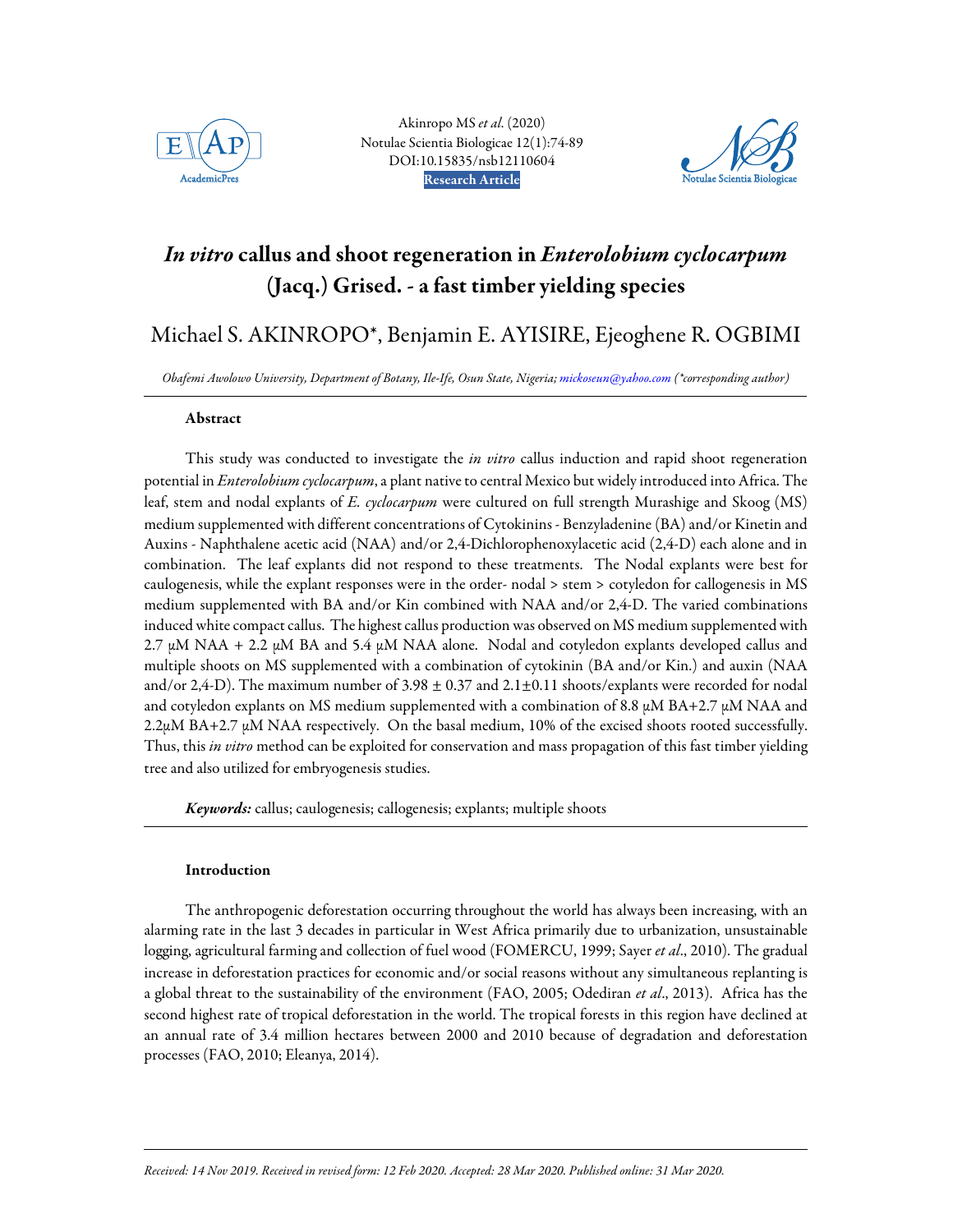Nigeria, alone lost a range between 3.5 to 3.7% of forest land per annum (Ladipo, 2010; UN-REDD, 2013;). Attendant consequences of deforestation are erosion, flooding, global warming, loss of habitat for earth's land animals and plants and not the least desertification (Farinola *et al*., 2013). In order to mitigate these consequences, reforestation is urgently needed and this can be done by introducing fast-growing tree species such as *Enterolobium cyclocarpum.*

*Enterolobium* is an exotic species introduced to Nigeria and other tropical regions (Ezenwa, 1999; Rodríguez-Sahagún *et al*., 2007). It is native to tropical America, where it is among the most invaluable and majestic tree tolerant of a wide range of rainfall level, temperature and soil condition. *E. cyclocarpum* is naturally distributed from western and central Mexico to the northern part of South America (Neimbro-Rocas *et al*., 2003). *E. cyclocarpum* usually called monkey ear or ear pod tree belongs to the family Fabaceae. The genus *Enterolobium* contains only five species, all native to South and Central America. *E. cyclocarpum* is the only widely distributed and is the national tree of Costa Rica and prized for its ornamental, timber and large feathery shady relief from the intensity of the sun. It is a semi-deciduous, medium- to large-sized, and fast-growing tree species reaching about 35-50 m in height, wide spread of about 35 m or more (Rodríguez-Sahagún *et al*., 2007). The trunk is branched with many stems, with light gray bark, and with prominent dark brown vertical fissure.

The tree crown is broader and widely spreading especially those that reach canopy (Figures 1 and 2). The bipinnate compound leaves are alternate, 15-40 cm in length, with 20-25 leaflets. The inflorescent consists of fragrant, white flowers, with about 20 filamentous stamens, as its main features, and a single pistil bounded together by a short green corolla and calyx. (Neimbro-Rocas *et al*., 2003; Harmon, 2008; Pier, 2008).

The fruits are flattened, glossy, dark-brown indehiscent pod, shaped like an orbicular disk (Figures 3 and 4). The pod contains about 8-16 radially arrange seeds. The seed is hard-coated resembling small stone in strength and durability, which avoids germination until a structural modification (scarification) allows the hydration of the embryo. *Enterolobium* seeds are big, red-brown and marked with a conspicuous light brown ring. Seed are rich in protein (about 35%) and amino acid (Rodríguez-Sahagún *et al*., 2007). They also contain iron, calcium, Phosphorus and ascorbic acid (Harmon, 2009). Also, seeds and bark contain tannins (Barwick, 2004).

The wood of *E. cyclocarpum* is lightweight and is resistant to termite attack (Uphof, 1959; Standley and Steyermark, 1976), which makes it feasible for house construction, furniture and shipbuilding (Niembro-Rocas, 2003; Rodríguez-Sahagún *et al*., 2007). It is also useful as firewood due to its high caloric content (Rodríguez-Sahagún *et al*., 2007). It is widely grown as a shade tree to shelter plantation, livestock, even its fruits and leaves are used as fodder directly from the tree or as a nutritional complement (Carranza-Montaño *et al*., 2003; Mota *et al*., 2005). Syrup and gum obtained from the bark and truck respectively are used in the treatment of colds and medicine for chest affections (Uphof, 1959; Burkil, 2004).

In Mexico, the boiled seeds are consumed in sauces, soups and as a coffee substitute, and several medicinal properties have been attributed to them (Carranza-Montaño *et al*., 2003; Niembro-Rocas, 2003). Moreover, several biotechnological applications such as its gum as a fungi culture substrate or for the production of ice cream and yogurt have recently been proposed for this tree species (Rincón *et al*., 2005, 2006).

The conventional method of propagating *E. cyclocarpum* is mainly sexual i.e from seeds. However, the regeneration rate of most leguminous trees in natural habitats is low due to seed dormancy (Nanda *et al*., 2004). This limitation consequently affects the germination rate and the death of young seedlings under natural conditions. The conventional method of propagation cannot meet the need for forest restoration programs, hence micropropagation, is required.

To date, micropropagation offers a rapid means for reforestation, multiplying woody biomass and for conserving elite and rare germplasm (Xie and Hong, 2001). There is limited information on *in vitro* techniques of propagating *E. cyclocarpum*. Rodríguez-Sahagún *et al*. (2007) in Mexico has used nodal segments and apical segment from axenic seedlings were cultured on MS basal medium supplemented naphthaleneacetic acid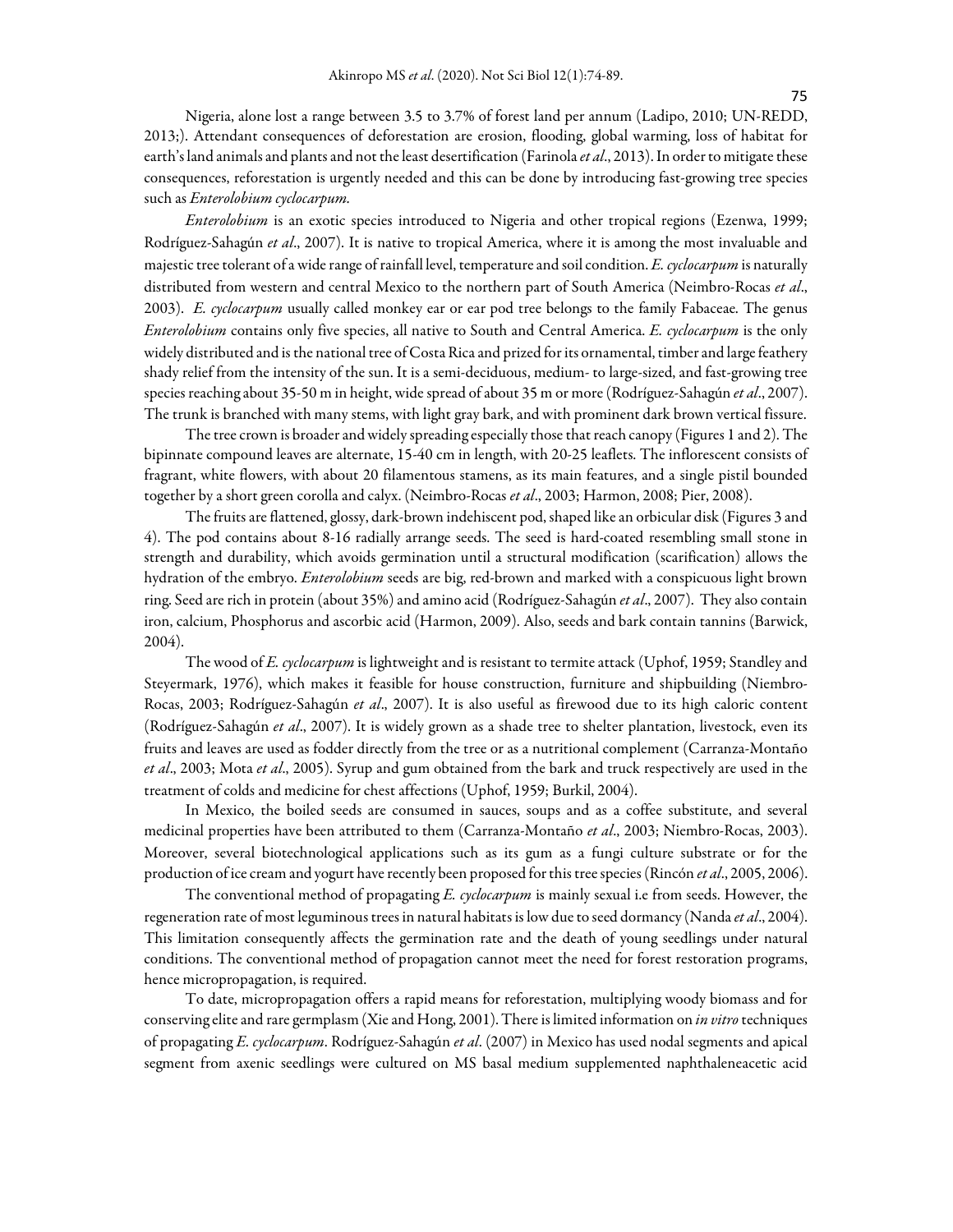76

(NAA) in combination with benzyl adenine (BA) or kinetin (KIN). They reported multiple shoot induction using nodal segment collected from *in vitro* germinated seedling when cultured on MS medium was supplemented with combination BA and NAA. However, E*. cycocarpum* as an established exotic species to Nigeria, little or no studies had been done on it *in vitro* propagation.

Thus, the objective of this study was to evaluate the effects of Cytokinin-BA and Auxin- NAA on multiple shoot induction using *ex vitro* explants of leaf, stem and node of *E. cyclocarpum* - a protocol needed for the mass propagation as well as genetic improvement programs.



Figure 1. Habit of *Enterolobium cyclocarpum* tree



Figure 2. Ear pod fruits (a) and the hard-coated seeds (b)

## Materials and Methods

#### *Plant materials*

The seeds of *E. cyclocarpum* were obtained from indehisced pods collected from an actively growing tree in Reforestation Garden of Botany, Department of Botany, Obafemi Awolowo University, Ile - Ife. Seeds were selected based on their non-dehised seed coat, scarified using emery paper. The scarified seed was surface sterilized using 10% NaOCl for 15 minutes, and then kept under running tap water for 30 min. Then they were soaked in distilled water for 15 mins to allow for imbibition. Finally, the seeds were planted in petri- dishes for 2 weeks before they were transferred to top soil and were out in a randomized environment in which they can access various environmental factors.

#### *Explant source and sterilization*

The leaf, stem and node *ex vitro* explants of *E. cyclocarpum* were obtained from 3-8 weeks old seedlings and were kept under running water for 10-15 minutes before culturing.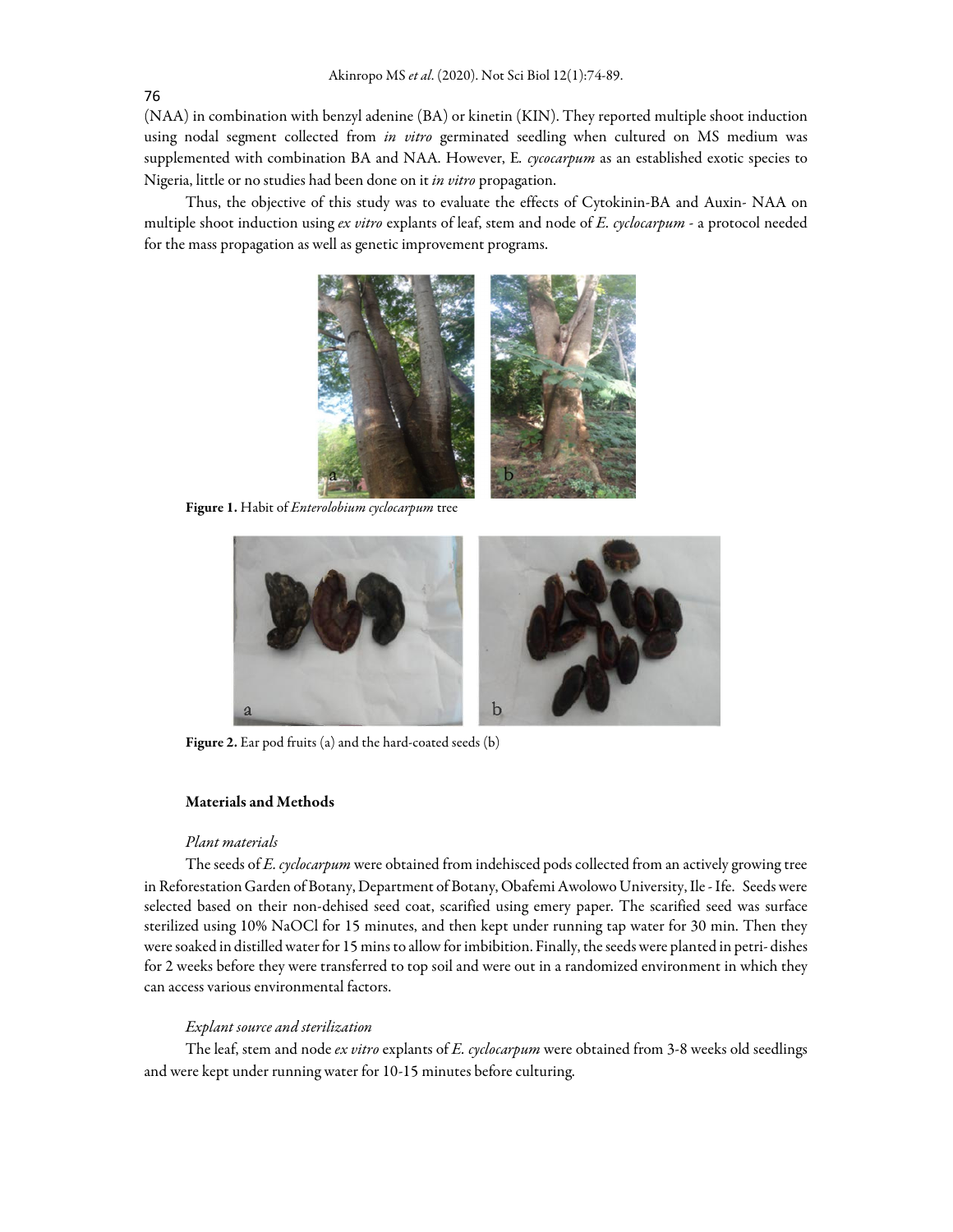#### *Media and culture of explants*

The explants were cultured on full strength MS (Murashige and Skoog, 1992) basal medium containing 3% sucrose per liter. The pH of the media was adjusted to 5.7±0.02 with 1 N NaOH or 1 N HCl solutions, solidified with 0.8% agar (BDH) per liter prior to autoclaving at 121 °C and 103 kpa for 15 minutes. The basal medium alone served as control and was also supplemented with cytokinin separately and/or with auxins.

The leaf, stem and Nodal explants were disinfected with 70% ethanol for 3-4 minutes and surface sterilized by washing with 10% NaOCl containing two drops liquid detergent (tween-20) for 15 minutes after which they were rinsed in at least three changes of sterile distilled water. The leaf explants were sectioned to about 10 mm<sup>2</sup> in size while the stem and the node were about 10 mm in length. The explants were cultured in 15 cm<sup>3</sup> test tube containing 8 ml of the culture medium. The leaf explants were cultured with the adaxial surface in contact with the medium while the nodes and stem cutting were slantingly explanted on the medium.

#### *Culture conditions*

The culture tubes were covered with non-adsorbent cotton wool and wrapped with aluminum foil, after which they were incubated at a temperature of  $25 \pm 2$  °C and a photoperiod of 16 h light with cool white fluorescent light (20  $\mu$ mol m<sup>-2</sup>s<sup>-1</sup>).

#### *Statistical analysis*

The data in terms of the number of induced shoot buds, shoot length, callus induction, morphology, and colour of callus were recorded after 4-5 weeks in culture. Each treatment consisted of 10 replicates and all experiments were repeated twice. The data were analyzed statistically using standard error (S.E) of the mean and were separated using Duncan Multiple Range Test (DMRT). All statistical analyses were performed with Statistical Package for Social Sciences (SPSS, version 11.5).

## Results

There was no callus initiation with the cotyledon explants of *E. cyclocarpum* cultured in the MS medium alone i.e. the control. Initiation of callus was observed within 2 weeks in the cotyledon explants on MS media containing low concentrations of auxin alone or their various concentrations combined with the cytokinins. The proliferation rate of callus induced from the cotyledon explants was generally slow. Shoot bud formation became evident from the scanty callus induced by some auxin /cytokinin combinations after 3 weeks of culture (Figure 3a).

A maximum mean number of 2.1 shoots per explant was observed with cotyledon explants grown on MS medium containing 2.7 µM NAA + 2.2 µM BA which also induced the highest frequency (58.47±1.19%) of callus formation (Tables 1 and 3). The concentration of 2.7 µM NAA + 4.7 µM kinetin in its case induced highest frequency  $(51.57\pm1.88\%)$  of off white callus (Table 5) and the highest mean number of 1.5 shoots/explant although this was not significantly ( $p \le 0.05$ ) different from 1.4 shoots/explant induced from cotyledon explants cultured on MS medium containing 2.7 µM NAA + 2.35 µM kinetin (Tables 2, 4 and 5). Little extension growth was shown by the shoot buds when subcultured. The shoot buds that formed from the cotyledon-derived callus on MS medium supported with 2.7  $\mu$ M NAA + 4.7  $\mu$ M BA developed further when subcultured, 40% of the shoots produced thick roots in MS hormonal free medium forming complete plantlets.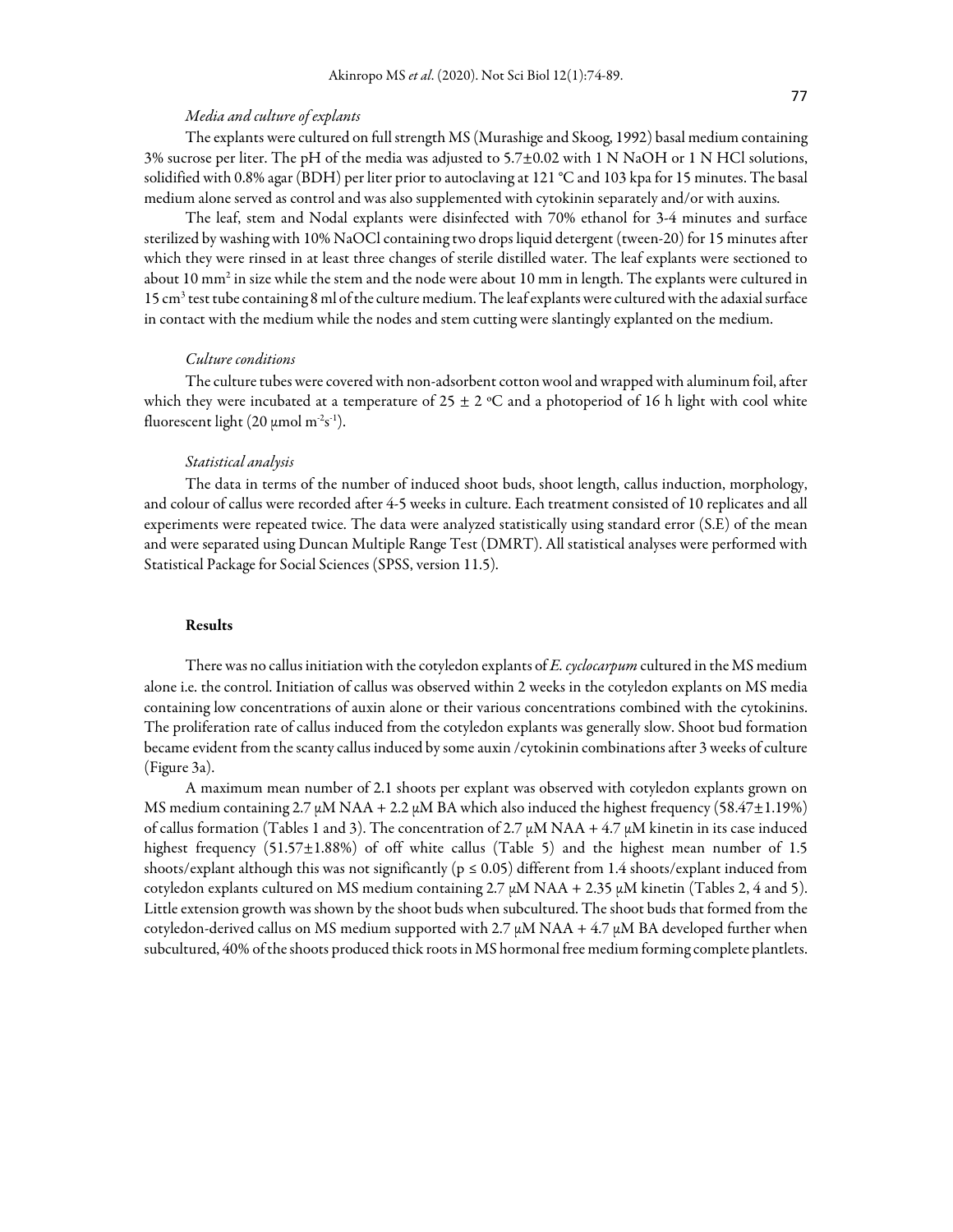

Figure 3. Scanty (with shoot bud) and compact callus induced from cotyledon and stem explant of *E. cyclocarpum* after three weeks of culture respectively on MS medium supplemented with 4.5 μM 2, 4-D + 9.4 μM Kinetin (a) and 5.4 μM NAA alone (b)

|     |               | MS medium + PGR          |                          | % response of                    | % response of                    | % response of                    |
|-----|---------------|--------------------------|--------------------------|----------------------------------|----------------------------------|----------------------------------|
| S/N |               | concentration $(\mu M)$  |                          | cotyledon explant                | nodal explant                    | stem explant                     |
|     | <b>BA</b>     | $\rm NAA$                | $2,4$ -D                 | $(mean \pm S.E)$                 | $(mean \pm S.E)$                 | $(mean \pm S.E)$                 |
| 1.  |               |                          |                          | $0.00 \pm 0.00^a$                | $0.000 \pm 0.00$ <sup>a</sup>    | $0.00 \pm 0.00^{\text{ a}}$      |
| 2.  |               |                          | 2.25                     | $34.59 \pm 3.01$ <sup>cd</sup>   | $48.47 \pm 1.099^{\rm cde}$      | $43.80 \pm 2.50$ <sup>defg</sup> |
| 3.  |               | $\overline{\phantom{a}}$ | 4.5                      | $34.22 \pm 3.62$ <sup>cde</sup>  | $43.40 \pm 1.47$ bc              | $48.10 \pm 4.31$ <sup>cg</sup>   |
| 4.  |               | ÷,                       | 9.0                      | $0.00 \pm 0.00$ <sup>a</sup>     | $39.73 \pm 1.88$ <sup>b</sup>    | $41.60 \pm 2.31$ <sup>cdef</sup> |
| 5.  | $\frac{1}{2}$ | 2.7                      | $\omega$                 | $33.23 \pm 3.50$ <sup>cd</sup>   | 55.37±4.33°                      | $44.37 \pm 3.14$ <sup>de</sup>   |
| 6.  |               | 5.4                      |                          | $42.34 \pm 4.00$ <sup>cf</sup>   | $51.43 \pm 2.38$ de              | 51.83 ± 5.811 <sup>cfg</sup>     |
| 7.  |               | 10.8                     | $\overline{\phantom{a}}$ | $0.00 \pm 0.00$ <sup>a</sup>     | $48.13 \pm 1.40$ <sup>cd</sup>   | $32.17 \pm 5.97^{\circ}$         |
| 8.  | 2.2           | $\overline{\phantom{a}}$ |                          | $0.00\pm0.00^{\mathrm{a}}$       | $66.67 \pm 2.14$ <sup>f</sup>    | $0.00\pm0.00$ $^{\rm a}$         |
| 9.  | 2.2           | $\overline{a}$           | 2.25                     | $29.76 \pm 0.68^{\overline{bc}}$ | 74.50±2.05 <sup>ghijk</sup>      | $45.83 \pm 4.54$ <sup>de</sup>   |
| 10. | 2.2           | $\blacksquare$           | 4.5                      | $40.5 \pm 2.22$ def              | $75.27 \pm 2.30$ ghijk           | $33.63 \pm 3.80$ bc              |
| 11. | 2.2           |                          | 9.0                      | $35.23 \pm 3.30$ cdef            | $68.67 \pm 1.54$ <sup>fgh</sup>  | $25.97 \pm 2.41^{\circ}$         |
| 12. | 2.2           | 2.7                      | $\overline{\phantom{a}}$ | 58.47±1.19g                      | $81.57 \pm 1.92^k$               | $62.33i \pm 3.49h$               |
| 13. | 2.2           | 5.4                      |                          | $43.09 \pm 2.14$                 | $80.60 \pm 2.19^{jk}$            | $69.60 \pm 1.54$ <sup>ij</sup>   |
| 14. | 2.2           | 10.8                     |                          | $40.44 \pm 2.94$ <sup>def</sup>  | 75.80±3.23hijk                   | $66.70 \pm 3.30$ hij             |
| 15. | 4.4           | $\overline{\phantom{a}}$ | $\overline{\phantom{a}}$ | $0.00\pm0.00^{\mathrm{a}}$       | $71.90 \pm 1.96^{\rm fghi}$      | $0.00\pm0.00$ $^{\rm a}$         |
| 16. | 4.4           | ÷,                       | 2.25                     | $31.14 \pm 3.45$ <sup>c</sup>    | $80.57 \pm 1.25^{jk}$            | $35.77 \pm 3.84$ bcd             |
| 17. | 4.4           | $\overline{\phantom{a}}$ | 4.5                      | 34.24±3.56 <sup>cd</sup>         | 76.10±2.81hijk                   | $32.13 \pm 2.40^{\mathrm{b}}$    |
| 18. | 4.4           | $\omega$                 | 9.0                      | $22.32 \pm 2.71$ <sup>b</sup>    | 75.20±2.84 <sup>ghijk</sup>      | $0.00\pm0.00$ $^{\rm a}$         |
| 19. | 4.4           | 2.7                      |                          | $41.24 \pm 3.49$ dcf             | 76.10±2.81hijk                   | $73.03 \pm 3.58$ <sup>jk</sup>   |
| 20. | 4.4           | 5.4                      | $\overline{\phantom{a}}$ | $21.49 \pm 6.32$ def             | 79.83±1.91 <sup>jk</sup>         | $82.20 \pm 2.63^k$               |
| 21. | 4.4           | 10.8                     |                          | $23.54 \pm 2.10^b$               | $73.23 \pm 1.8^{\text{fghij}}$   | $66.17 \pm 3.27$ hij             |
| 22. | 8.8           | $\overline{\phantom{a}}$ |                          | $0.00 \pm 0.00$ <sup>a</sup>     | $70.43 \pm 2.77$ <sup>fghi</sup> | $0.00\pm0.00$ <sup>a</sup>       |
| 23. | 8.8           | $\overline{\phantom{a}}$ | 2.25                     | $30.84 \pm 2.05$ <sup>c</sup>    | 69.73±2.52fghi                   | $35.67 \pm 2.94^{bcd}$           |
| 24. | 8.8           | $\overline{\phantom{a}}$ | 4.5                      | 28.54±4.44 <sup>c</sup>          | $68.90 \pm 2.59$ <sup>fghi</sup> | $42.77 \pm 3.71$ cde             |
| 25. | 8.8           | $\overline{\phantom{a}}$ | 9.0                      | $0.00\pm0.00^{\mathrm{a}}$       | $67.50 \pm 2.04$ <sup>fg</sup>   | $0.00\pm0.00$ $^{\rm a}$         |
| 26. | 8.8           | 2.7                      |                          | $29.53 \pm 3.54^{bc}$            | 75.07±2.85 <sup>ghijk</sup>      | 56.40±3.79 <sup>fgh</sup>        |
| 27. | 8.8           | 5.4                      | L,                       | $23.07 \pm 2.50^{\rm b}$         | $71.63 \pm 1.79^{\rm fghi}$      | 59.57± 5.088 <sup>ghi</sup>      |
| 28. | 8.8           | 10.8                     |                          | $22.34 \pm 2.15^b$               | 76.67±3.11ijk                    | 51.93 $\pm$ 6.058 <sup>cfg</sup> |

Table 1. The effects of various concentrations of NAA, 2,4-D alone or each separately combined with BA

on callus formation from cotyledon, stem and nodal explants of *E. cyclocarpum*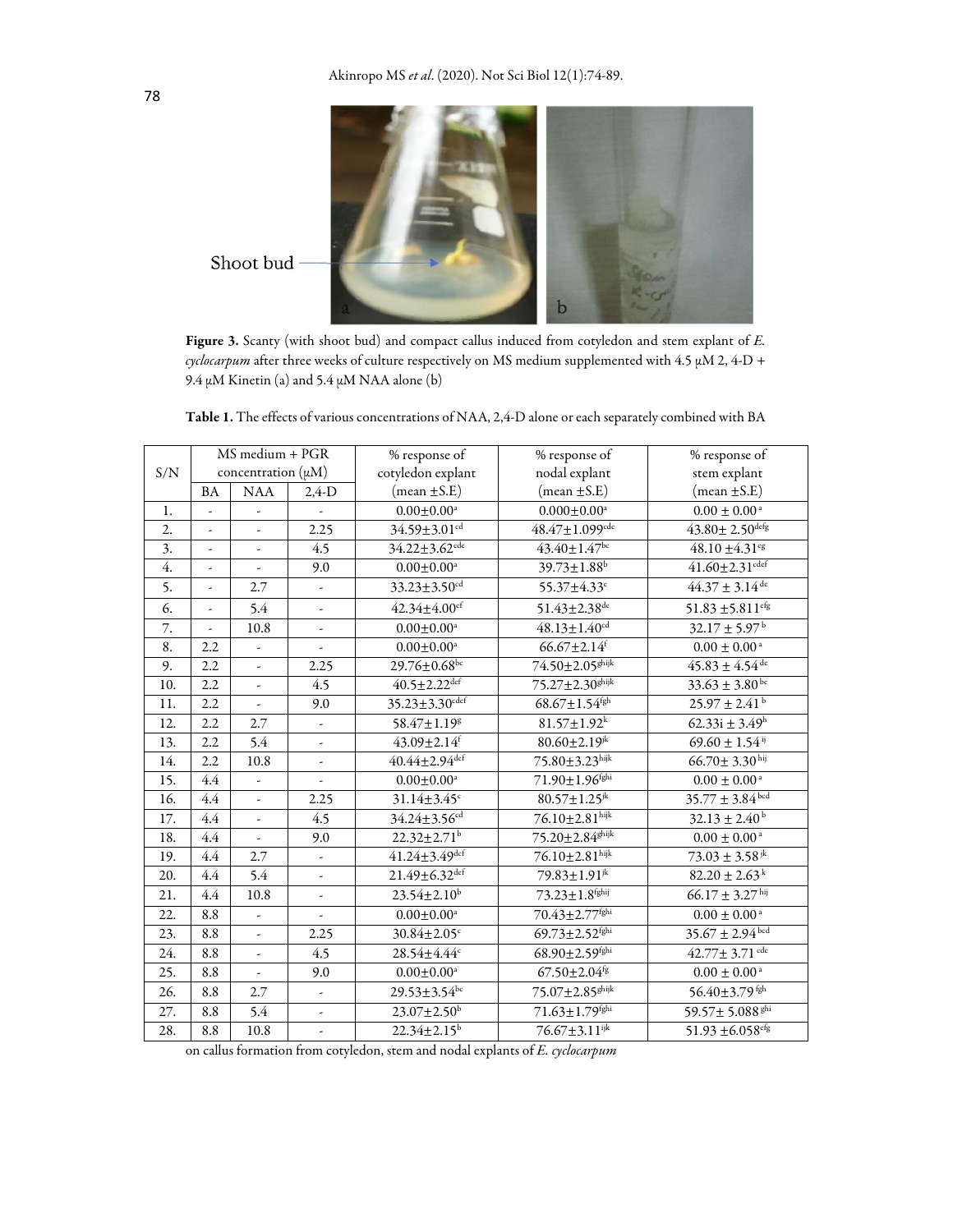PGR: Plant growth regulators; BA:Benzyl Adenine; NAA:Naphthaleneacetic Acid; 2, 4-D:2, 4- Dichlorophenoxylacetic acid

|     | <b>Table 2:</b> The cheets of various concentrations of FWDA, 2, TD alone of each separately combined with<br>kinetin on callus/shoot induction from cotyledon, stem and nodal explants of E. cyclocarpum |                               |         |                   |                  |                  |  |  |
|-----|-----------------------------------------------------------------------------------------------------------------------------------------------------------------------------------------------------------|-------------------------------|---------|-------------------|------------------|------------------|--|--|
|     |                                                                                                                                                                                                           | MS medium + PGR concentration |         | % response of     | % response of    | % response of    |  |  |
| S/N |                                                                                                                                                                                                           | (uM)                          |         | cotyledon explant | nodal explant    | stem explant     |  |  |
|     | <b>KIN</b>                                                                                                                                                                                                | NA A                          | $2.4-D$ | $(mean \pm S.E)$  | (mean $\pm$ S.E) | $(mean \pm S.E)$ |  |  |

Table 2. The effects of various concentrations of NAA, 2, 4-D alone or each separately combined with

1.  $\begin{vmatrix} 1 & -1 \end{vmatrix}$  -  $\begin{vmatrix} 0.00 \pm 0.00^2 \end{vmatrix}$   $\begin{vmatrix} 0.00 \pm 0.00^2 \end{vmatrix}$   $\begin{vmatrix} 0.00 \pm 0.00^2 \end{vmatrix}$   $\begin{vmatrix} 0.00 \pm 0.00^2 \end{vmatrix}$ 2.  $\begin{vmatrix} 2. & 1 & 34.59 \pm 3.01 \end{vmatrix}$  48.47 $\pm$ 1.10<sup>cd</sup>  $\begin{vmatrix} 4.3.80 \pm 2.50 \end{vmatrix}$  43.80 $\pm$ 3.  $\vert$  -  $\vert$  4.50  $\vert$  34.22±3.62<sup>cde</sup> 43.40±1.47<sup>bc</sup> 48.10±4.31<sup>eg</sup> 4.  $\begin{vmatrix} 4. \end{vmatrix}$  -  $\begin{vmatrix} 9.00 \end{vmatrix}$   $\begin{vmatrix} 0.00 \pm 0.00^3 \end{vmatrix}$   $\begin{vmatrix} 39.73 \pm 1.88^b \end{vmatrix}$   $\begin{vmatrix} 41.60 \pm 2.31^{\text{dcf}} \end{vmatrix}$ 5.  $\begin{vmatrix} 2.70 & 48.40 \pm 1.24^f & 55.37 \pm 43^{de} & 45.8 \pm 3.06^{efg} \end{vmatrix}$ 6.  $\begin{vmatrix} 6 & 1 \\ -1 & 5.40 \end{vmatrix}$  -  $\begin{vmatrix} 41.03 \pm 2.48^{d\epsilon} & 51.43 \pm 2.38^{d} \\ 51.43 \pm 2.38^{d} & 50.37 \pm 6.07^{g h} \end{vmatrix}$ 7.  $\begin{vmatrix} 1 & 0.80 \\ 0.080 \end{vmatrix}$  -  $\begin{vmatrix} 0.00 \pm 0.00^3 \\ 0.00 \pm 0.00^4 \end{vmatrix}$  48.13  $\pm 1.40^{\text{cd}}$   $\begin{vmatrix} 45.67 \pm 2.83^{\text{cg}} \\ 45.67 \pm 2.83^{\text{cg}} \end{vmatrix}$ 8.  $2.35$  - 0.00±0.00<sup>a</sup> 70.90±0.86 <sup>ghijk</sup> 0.00 ± 0.00<sup>a</sup> 9.  $\begin{vmatrix} 2.35 \end{vmatrix}$  -  $\begin{vmatrix} 2.25 \end{vmatrix}$  44.50±4.75<sup>ef</sup>  $\begin{vmatrix} 73.73 \pm 1.45 \end{vmatrix}$  41.47±1.91<sup>edef</sup> 10. 2.35 - 4.50  $41.23 \pm 1.37^{d}$  79.2 $\pm 2.77^{1}$  50.27 $\pm 1.21^{g h}$ 11. 2.35 - 9.00 0.00±0.00<sup>a</sup> 67.20± 3.24 fghij 35.57±2.80 bcd 12. 2.35 2.70 - 49.43±2.048<sup>f</sup> 79.87 ± 2.43<sup>1</sup> 42.83±2.70 cdefg 13.  $\begin{array}{|c|c|c|c|c|c|c|c|c|} \hline \end{array}$  13.  $\begin{array}{|c|c|c|c|c|c|c|c|} \hline \end{array}$  48.67±4.50<sup>f</sup>  $\begin{array}{|c|c|c|c|c|c|} \hline \end{array}$  78.13 ±1.24<sup>jkl</sup>  $\begin{array}{|c|c|c|c|c|} \hline \end{array}$  43.97± 2.53 <sup>defg</sup> 14. 2.35 10.80 - 24.90 ±2.25<sup>b</sup> 71.00 ±3.27<sup>ghijk</sup> 47.73 ±3.36<sup>fg</sup> 15.  $4.70$  - 0.00±0.00<sup>a</sup> 72.23±2.01 hijkl 0.00±0.00<sup>a</sup> 16. 4.70 - 2.25 35.70 ± 2.76<sup>cd</sup> 74.87 ± 2.71<sup>jkl</sup> 61.73 ± 1.84<sup>ij</sup> 17.  $\begin{array}{|c|c|c|c|c|c|c|c|} \hline \end{array}$  4.70  $\begin{array}{|c|c|c|c|c|c|c|c|} \hline \end{array}$  4.50  $\begin{array}{|c|c|c|c|c|c|} \hline \end{array}$  35.47±2.71<sup>cd</sup>  $\begin{array}{|c|c|c|c|c|} \hline \end{array}$  75.53±2.88<sup>1</sup> 18.  $\begin{vmatrix} 4.70 & | & - \ 4.70 & | & - \ \end{vmatrix}$  9.00  $\begin{vmatrix} 0.00 \pm 0.00^a & | & 64.60 \pm 3.18^{fgh} & | & 71.67 \pm 2.02^{kl} \end{vmatrix}$ 19.  $\left| \begin{array}{c} 4.70 \end{array} \right|$  2.70 - 51.57 $\pm 1.88$ <sup>f</sup> 73.43l  $\pm 1.35$ <sup>jk</sup> 62.90  $\pm 2.80^{\text{ ij}}$ 20. 4.70 5.40 - 47.50 $\pm 4.50 \pm 4.62$ <sup>ef</sup> 74.60 $\pm 2.81$ <sup>kl</sup> 67.567 $\pm 2.39$ <sup>jk</sup> 21.  $\begin{array}{|c|c|c|c|c|c|c|c|c|} \hline \end{array}$  4.70 10.80 - 10.80 - 10.00±0.00<sup>a</sup> 69.70 ±2.98<sup>ghij</sup> 56.10 ± 4.80<sup>hi</sup> 22.  $9.40$  -  $\phantom{0}$  - 0.00 $\pm$ 0.00<sup>a</sup> 62.77  $\pm$ 2.98<sup>fg</sup> 0.00 $\pm$ 0.00<sup>a</sup> 23.  $\begin{array}{|c|c|c|c|c|c|c|c|} \hline \end{array}$  2.25  $\begin{array}{|c|c|c|c|c|c|} \hline \end{array}$  29.63±2.14<sup>bc</sup>  $\begin{array}{|c|c|c|c|c|} \hline \end{array}$  68.40±2.11<sup>ghij</sup>  $\begin{array}{|c|c|c|c|} \hline \end{array}$  40.93± 0.88<sup>cdef</sup> 24. 9.40 - 4.50  $33.73 \pm 2.64^{\epsilon}$  68.03 $\pm 1.87$  ghij 41.30 $\pm 2.45$  cdef 25. 9.40 - 9.00 0.00±0.00<sup>a</sup> 59.80 ±2.06<sup>ef</sup> 29.10 ± 0.81<sup>b</sup> 26.  $9.40$  2.70 - 35.03±3.43<sup>cd</sup> 68.83± 2.39<sup>ghij</sup> 39.70± 5.11 cdef 27. 9.40 5.40 -  $31.73 \pm 2.21$ <sup>c</sup> 65.40 ±  $2.84$  fghi 34.73 ± 2.96 bc 28.  $9.40$  10.80 - 0.00±0.00<sup>a</sup> 64.57± 2.86 <sup>fgh</sup> 38.83 ± 1.71<sup>cdc</sup>

PGR: Plant growth regulators; KIN:Kinetin; NAA:Naphthaleneacetic Acid; 2, 4-D:2, 4-Dichlorophenoxylacetic acid

Table 3. The effects of various concentration of NAA, 2, 4-D alone or each separately combined with BA on caulogenesis from stem, cotyledon and nodal explants of *E. cyclocarpum*

|     | on eau ogenesis nom seem, eoc/reuon and nouar expanses or 25 c/cocco passe |                         |          |                  |                              |              |                                |                  |
|-----|----------------------------------------------------------------------------|-------------------------|----------|------------------|------------------------------|--------------|--------------------------------|------------------|
|     | MS medium + PGR                                                            |                         |          | Degree of        | No. of shoot                 | Degree of    | No. of shoot                   | Degree of        |
| S/N |                                                                            | Concentration $(\mu M)$ |          | cotyledon callus | per cotyledon                | nodal callus | per nodal                      | stem callus      |
|     | BA                                                                         | <b>NAA</b>              | $2,4$ -D | formation        | explants                     | formation    | explants                       | formation        |
| 1.  |                                                                            |                         | -        | No callus        |                              | No callus    |                                | No callus        |
| 2.  |                                                                            |                         | 2.25     | $\overline{+}$   |                              | $^{+}$       |                                | $^{+}$           |
| 3.  |                                                                            |                         | 4.5      | $\overline{+}$   |                              | $^{+}$       |                                | $^{\mathrm{+}}$  |
| 4.  |                                                                            |                         | 9.0      | No callus        |                              | $^{+}$       |                                | $^{\mathrm{++}}$ |
| 5.  |                                                                            | 2.7                     |          | $^+$             |                              | $^{+}$       |                                | $^{+}$           |
| 6.  |                                                                            | 5.4                     |          | ┿                |                              | $+$          |                                | $^{+}$           |
| 7.  |                                                                            | 10.8                    |          | No callus        |                              | $^{+}$       |                                | $^{+}$           |
| 8.  | 2.2                                                                        |                         |          | No callus        |                              | $++S$        | $1.50 \pm 0.40^{\rm abc}$      | No callus        |
| 9.  | 2.2                                                                        |                         | 2.25     | $+ S$            | $0.80 \pm 0.12$ <sup>*</sup> | $++S$        | $1.70 \pm 0.30^{\mathrm{bcd}}$ | $^+$             |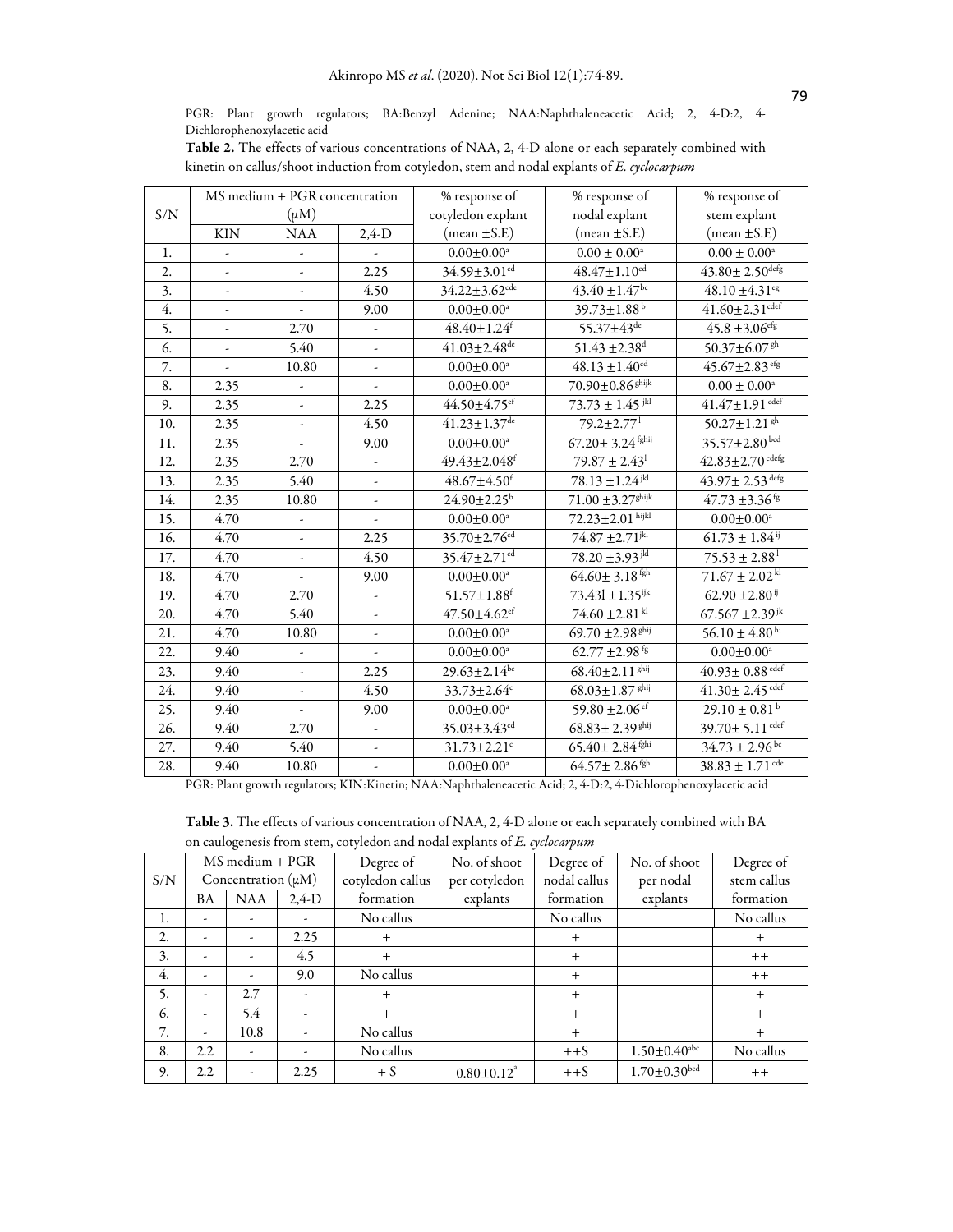Akinropo MS *et al*. (2020). Not Sci Biol 12(1):74-89.

| 10. | 2.2 | ÷.                       | 4.5                      | $+ S$           | $1.40 \pm 0.17$ <sup>a</sup>   | $++$             |                                  | $^+$      |
|-----|-----|--------------------------|--------------------------|-----------------|--------------------------------|------------------|----------------------------------|-----------|
| 11. | 2.2 | $\overline{\phantom{a}}$ | 9.0                      | $+$             |                                | $++$             |                                  | $+$       |
| 12. | 2.2 | 2.7                      | $\overline{\phantom{a}}$ | $+ S$           | $2.1 \pm 0.11^{\overline{d}}$  | $+++S$           | $1.80 \pm 0.50$ cdc              | $++$      |
| 13. | 2.2 | 5.4                      | $\overline{\phantom{a}}$ | $+$             |                                | $++S$            | $2.70 \pm 0.20$ <sup>cfgh</sup>  | $++$      |
| 14. | 2.2 | 10.8                     | $\overline{\phantom{a}}$ | $+$             |                                | $+++$            |                                  | $++$      |
| 15. | 4.4 | $\overline{\phantom{a}}$ | -                        | No callus       |                                | $++S$            | $2.80 \pm 0.40$ <sup>cfg</sup> h | No callus |
| 16. | 4.4 | $\overline{\phantom{a}}$ | 2.25                     | $+S$            | $1.40 \pm 0.20$ <sup>bc</sup>  | $++S$            | $2.50 \pm 0.50$ d <sup>efg</sup> | $++$      |
| 17. | 4.4 | $\overline{\phantom{a}}$ | 4.5                      | $+$             |                                | $++S$            | $2.00 \pm 0.30^{\text{def}}$     | $+$       |
| 18. | 4.4 | $\overline{\phantom{a}}$ | 9.0                      | $+$             |                                | $++$             |                                  | No callus |
| 19. | 4.4 | 2.7                      | $\overline{\phantom{a}}$ | $+ S$           | $1.30{\pm}0.18^{ab}$           | $++S$            | $3.00 \pm 0.50$ <sup>fgh</sup>   | $++$      |
| 20. | 4.4 | 5.4                      | $\overline{\phantom{a}}$ | $+$             |                                | $++S$            | $2.70 \pm 0.40$ <sup>cfgh</sup>  | $+++$     |
| 21. | 4.4 | 10.8                     | $\overline{\phantom{a}}$ | $+$             |                                | $^{\mathrm{++}}$ | $2.10 \pm 0.30$ def              | $++$      |
| 22. | 8.8 | ٠                        | $\overline{\phantom{a}}$ | No callus       |                                | $++S$            | $3.00 \pm 0.60$ <sup>fgh</sup>   | No callus |
| 23. | 8.8 | $\overline{\phantom{a}}$ | 2.25                     | $+$             | $1.60 \pm 0.23$ <sup>bcd</sup> | $++S$            | $3.10 \pm 0.50$ <sup>fgh</sup>   | $+$       |
| 24. | 8.8 | $\overline{\phantom{a}}$ | 4.5                      | $+$             |                                | $+S$             | $2.60 + 0.40$ <sup>cfgh</sup>    | $+$       |
| 25. | 8.8 | ÷.                       | 9.0                      | No callus       |                                | $+S$             | $1.90 \pm 0.30$ <sup>cdc</sup>   | No callus |
| 26. | 8.8 | 2.7                      | $\overline{\phantom{a}}$ | $^{+}$          | $1.90 \pm 0.17$ <sup>cd</sup>  | $++S$            | $3.98 \pm 0.50$ <sup>fghi</sup>  | $+$       |
| 27. | 8.8 | 5.4                      | $\overline{\phantom{a}}$ | $^{\mathrm{+}}$ |                                | $++S$            | $2.70 \pm 0.50$ <sup>cfgh</sup>  | $+$       |
| 28. | 8.8 | 10.8                     |                          | $\! +$          |                                | $+++S$           | $1.80 \pm 0.40$ <sup>cdc</sup>   | $\ddot{}$ |

+ Slight callus formation; ++Moderate callus formation; +++ Massive callus formation

PGR: Plant growth regulators; BA: Benzyl adenine; NAA: Naphthaleneacetic Acid; 2, 4-D: 2, 4- Dichlorophenoxylacetic acid; \*\*S: Shoot initiation

| Table 4. The effects of various concentrations of NAA, 2, 4-D alone or each separately combined with |  |
|------------------------------------------------------------------------------------------------------|--|
| kinetin on caulogenesis from stem, cotyledon and nodal explants of E. cyclocarpum                    |  |

|     |            | MS medium + PGR          |                          | Degree of        | No. of shoot             | Degree of    | No. of shoot                    | Degree of   |
|-----|------------|--------------------------|--------------------------|------------------|--------------------------|--------------|---------------------------------|-------------|
| S/N |            | Concentration $(\mu M)$  |                          | cotyledon callus | per cotyledon            | nodal callus | per nodal                       | stem callus |
|     | <b>KIN</b> | <b>NAA</b>               | $2,4$ -D                 | formation        | explants                 | formation    | explants                        | formation   |
| 1.  | ÷.         | $\omega$                 | $\overline{\phantom{a}}$ | No callus        |                          | No callus    |                                 | No callus   |
| 2.  | ÷.         | $\overline{\phantom{a}}$ | 2.25                     | $+$              |                          | $++$         |                                 | $+$         |
| 3.  |            | $\blacksquare$           | 4.50                     | $+$              |                          | $++$         |                                 | $++$        |
| 4.  |            |                          | 9.00                     | No callus        |                          | $+$          |                                 | $++$        |
| 5.  |            | 2.70                     | ÷,                       | $+$              |                          | $++$         |                                 | $+$         |
| 6.  | ÷.         | 5.40                     | $\overline{\phantom{a}}$ | $+$              |                          | $++$         |                                 | $+$         |
| 7.  |            | 10.80                    | ÷,                       | No callus        |                          | $+$          |                                 | $++$        |
| 8.  | 2.35       | $\omega$                 | $\overline{\phantom{a}}$ | No callus        |                          | $++S$        | $1.40 \pm 0.40$ <sup>abc</sup>  | No callus   |
| 9.  | 2.35       | $\omega$                 | 2.25                     | $+$              |                          | $++S$        | $1.30 \pm 0.30$ <sup>ab</sup>   | $+$         |
| 10. | 2.35       | $\omega$                 | 4.50                     | $++$             |                          | $++$         |                                 | $+$         |
| 11. | 2.35       | $\omega$                 | 9.00                     | No callus        |                          | $+$          |                                 |             |
| 12. | 2.35       | 2.70                     | $\overline{\phantom{a}}$ | $+S$             | $\frac{1.4 \pm 0.05}{h}$ | $+S$         | $2.30{\pm}0.11^{\text{defgh}}$  | $++$        |
| 13. | 2.35       | 5.40                     | -                        | $+S$             | $0.8{\pm}0.11^{^a}$      | $+S$         | $2.40 \pm 0.50$ <sup>cfgh</sup> | $++$        |
| 14. | 2.35       | 10.80                    | $\overline{\phantom{a}}$ | $+$              |                          | $+++$        |                                 | $++$        |
| 15. | 4.70       | $\omega$                 | ÷                        | No callus        |                          | $+S$         | $2.10 \pm 0.17^{\text{cdfg}}$   | No callus   |
| 16. | 4.70       | $\omega$                 | 2.25                     | $++S$            | $0.17 \pm 0.11^{ab}$     | $++S$        | $2.30 \pm 0.11^{\text{defg}}$   | $++$        |
| 17. | 4.70       | $\omega$                 | 4.50                     | $+$              |                          | $++S$        | $2.00 \pm 0.18$ bcdef           | $+++$       |
| 18. | 4.70       | $\overline{\phantom{a}}$ | 9.00                     | No callus        |                          | $+$          |                                 | $++$        |
| 19. | 4.70       | 2.70                     | $\overline{\phantom{a}}$ | $+S$             | $1.5 \pm 0.12^{b}$       | $++S$        | $3.50 \pm 0.28$ <sup>ij</sup>   | $++$        |
| 20. | 4.70       | 5.40                     | $\omega$                 | $+$              |                          | $++S$        | $3.0 \pm 0.23$ hi               | $++++$      |
| 21. | 4.70       | 10.80                    | ÷,                       | No callus        |                          | $+$          |                                 | $+$         |

80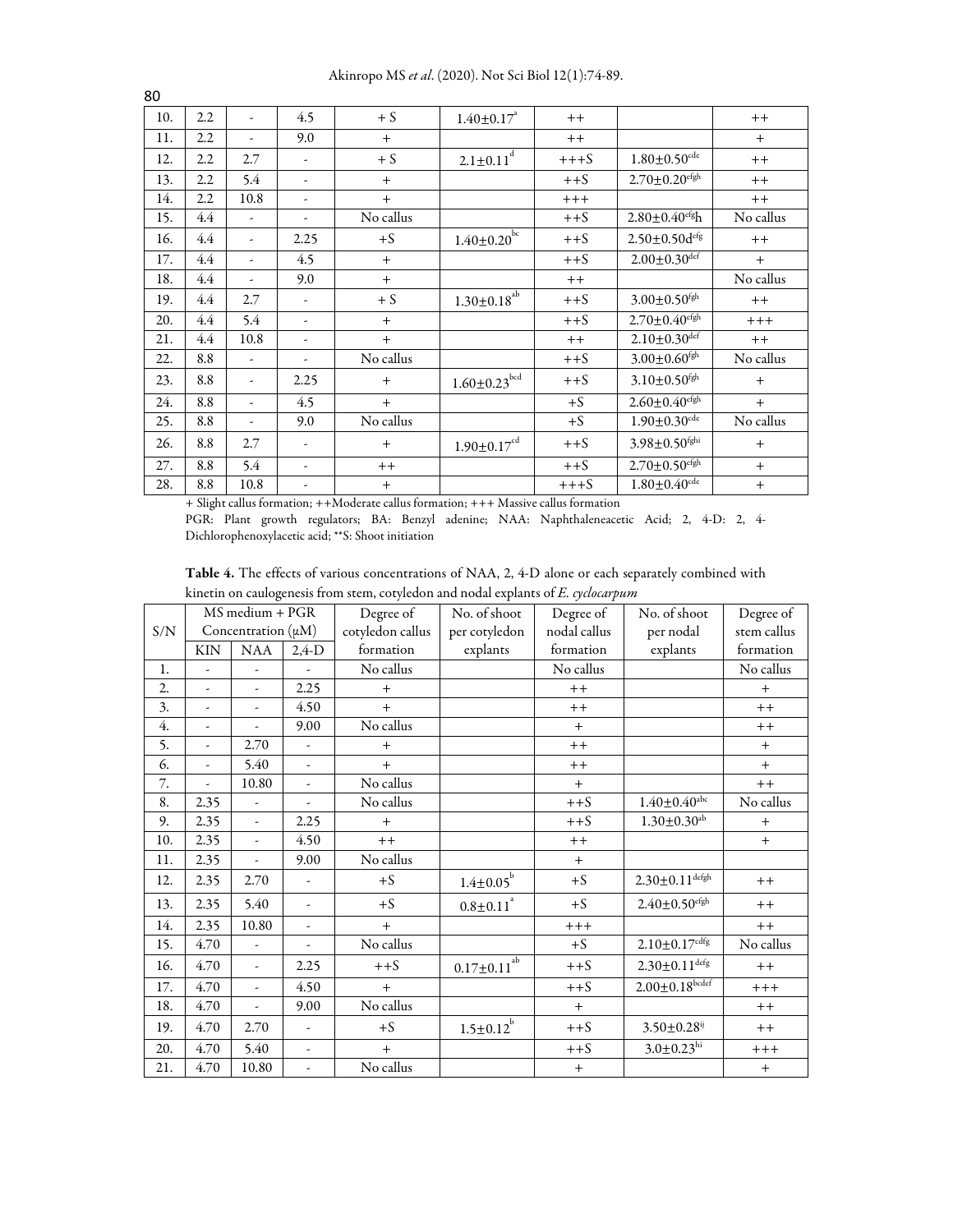| 22. | 9.40 | -     |      | No callus |                      | $+S$ | $3.50 \pm 0.40$ <sup>ij</sup>  | No callus |
|-----|------|-------|------|-----------|----------------------|------|--------------------------------|-----------|
| 23. | 9.40 |       | 2.25 |           |                      | $+S$ | $3.70 \pm 0.29$                |           |
| 24. | 9.40 | ٠     | 4.50 | $+S$      | $1.20 \pm 0.23^{ab}$ | +S   | $2.50 \pm 0.40^{\rm fgh}$      |           |
| 25. | 9.40 | ٠     | 9.00 | No callus |                      | $+S$ | $2.20\pm0.30$ defg             |           |
| 26. | 9.40 | 2.70  |      |           |                      | $+S$ | $3.30 \pm 0.50$ <sup>ghi</sup> |           |
| 27. | 9.40 | 5.40  |      |           |                      | $+S$ | $3.60 \pm 0.50$ <sup>ij</sup>  |           |
| 28. | 9.40 | 10.80 |      | No callus |                      | +S   | $0.28 \pm 0.35$ <sup>gh</sup>  |           |

+ Slight callus formation; ++ Moderate callus formation; +++ Massive callus formation

PGR: Plant growth regulators; KIN: Kinetin; NAA: Naphthaleneacetic Acid; 2, 4-D: 2, 4-Dichlorophenoxylacetic acid; \*\*S: Shoot initiation

| Table 5. The effects of various concentrations of NAA, 2, 4-D alone or each separately combined with BA |  |
|---------------------------------------------------------------------------------------------------------|--|
| on morphology of callus from stem, cotyledon and nodal explants of E. cyclocarpum                       |  |

|     |                | MS medium + PGR          |                | Morphology of               | Morphology of     | Morphology of               |  |
|-----|----------------|--------------------------|----------------|-----------------------------|-------------------|-----------------------------|--|
| S/N |                | concentration $(\mu M)$  |                | cotyledon callus            | nodal callus      | stem callus                 |  |
|     | BA             | <b>NAA</b>               | $2,4-D$        |                             |                   |                             |  |
| 1.  | L,             |                          |                |                             |                   |                             |  |
| 2.  | ÷,             | $\overline{\phantom{a}}$ | 2.25           | Light brown and hard        | White and friable | Light brown and rather hard |  |
| 3.  | $\overline{a}$ | L,                       | 4.5            | Light brown and hard        | White and friable | Light brown and rather hard |  |
| 4.  | $\overline{a}$ |                          | 9.0            |                             | White and friable | Light brown and rather hard |  |
| 5.  | $\overline{a}$ | 2.7                      | ÷,             | Light brown and hard        | White and friable | Creamy/semi hard            |  |
| 6.  | $\overline{a}$ | 5.4                      | ÷,             | Light brown and hard        | White and friable | Creamy/semi hard            |  |
| 7.  | $\frac{1}{2}$  | 10.8                     | ÷,             | ÷,                          | White and friable | Creamy/semi hard            |  |
| 8.  | 2.2            |                          |                |                             | White and friable |                             |  |
| 9.  | 2.2            | ÷,                       | 2.25           | Brown and granular          | White and friable | Light brown and semi hard   |  |
| 10. | 2.2            | $\frac{1}{2}$            | 4.5            | Light brown and hard        | White and friable | Light brown and semi hard   |  |
| 11. | 2.2            | $\blacksquare$           | 9.0            | Brown and hard              | White and friable | Light brown and semi hard   |  |
| 12. | 2.2            | 2.7                      | L,             | Brown and hard              | White and friable | Light brown and Friable     |  |
| 13. | 2.2            | 5.4                      | ÷,             | light and loose yellow      | White and friable | Light brown and Friable     |  |
| 14. | 2.2            | 10.8                     | ÷,             | light and loose yellow      | White and friable | Light brown and Friable     |  |
| 15. | 4.4            | $\blacksquare$           |                |                             | White and friable |                             |  |
| 16. | 4.4            | $\blacksquare$           | 2.25           | Light brown and hard        | White and friable | Light brown and semi hard   |  |
| 17. | 4.4            |                          | 4.5            | Light brown and hard        | White and friable | Light brown and semi hard   |  |
| 18. | 4.4            |                          | 9.0            | Light brown and granular    | White and friable |                             |  |
| 19. | 4.4            | 2.7                      | ÷,             | Light and friable yellow    | White and friable | Light brown and Friable     |  |
| 20. | 4.4            | 5.4                      | $\blacksquare$ | Light yellow and friable    | White and friable | Light brown and Friable     |  |
| 21. | 4.4            | 10.8                     | ÷,             |                             | White and friable | Light brown and Friable     |  |
| 22. | 8.8            |                          |                |                             | White and friable |                             |  |
| 23. | 8.8            | $\overline{a}$           | 2.25           | Light brown and semi-hard   | White and friable | Light brown and semi hard   |  |
| 24. | 8.8            | $\bar{\phantom{a}}$      | 4.5            | Hard                        | White and friable | Light brown and semi hard   |  |
| 25. | 8.8            | ä,                       | 9.0            |                             | White and friable |                             |  |
| 26. | 8.8            | 2.7                      | L.             | Light yellow and rath. hard | White and friable | Light brown and semi hard   |  |
| 27. | 8.8            | 5.4                      | ÷,             | Light yellow and hard       | White and friable |                             |  |
| 28. | 8.8            | 10.8                     | L,             | Light yellow and hard       | White and friable | Light brown and semi hard   |  |

PGR: Plant growth regulators; BA: Benzyl Adenine; NAA: Naphthaleneacetic Acid; 2, 4-D: 2, 4- Dichlorophenoxylacetic acid

The stem explants of *E. cyclocarpum* explanted on MS medium alone grew in size, expanded longitudinally and laterally at first but later the cut edges began to turn brown and the explants died ultimately. The stem explants explanted on MS medium supplemented with either BA or kinetin alone did not show callogenesis. With MS medium containing the individual auxin, callus initiation appeared after 3 weeks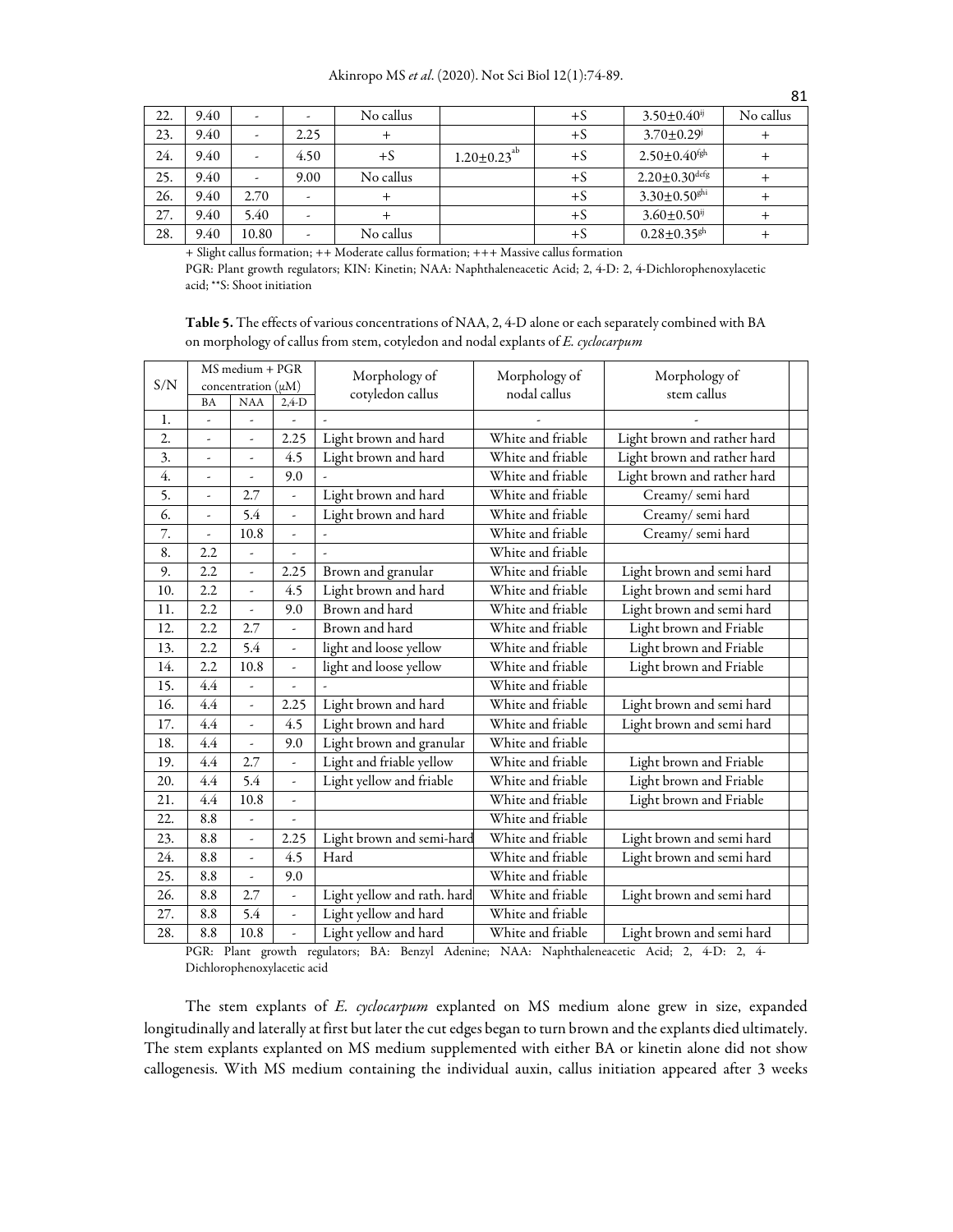followed by a very slow proliferation of creamy/ off white hard callus (Figure 3b). The NAA/ BA or 2,4-D/ BA combinations brought about callus initiation in the stem explants within 2 weeks to produce off white friable or semi-hard (Tables 5 and 6). The largest callus size was produced in stem explants cultured on MS medium containing 5.4  $\mu$ M NAA + 4.4  $\mu$ M BA (Figure 4a), and 82.2  $\pm$  2.63% response was obtained (Table 1). The combination of NAA/ kinetin and 2,4-D/ kinetin induced callus from the stem explants of *E. cyclocarpum* within 2 weeks, the calli were generally light brown and semi-hard. Massive callus induction was observed with stem explants of *E. cyclocarpum* cultured on MS medium supported with 4.5 µM 2,4-D + 4.7  $\mu$ M kinetin with the highest frequency of 75.53  $\pm$  2.88% (Table 2).

Nodal explants of *E. cyclocarpum* cultured on MS medium alone enlarged in size without either production of callus or axillary bud release. When the explants were grown on MS medium to which auxins alone were added, the only callus formed and with auxin/cytokinin combinations, both callus and shoot buds were observed within 2 weeks of culture. Calli formed at the basal cut ends of the explants in all the cases were cream-coloured or white and friable.

The highest frequency of callus formation  $(81.57 \pm 1.92)$  was induced from nodal explants cultured on MS medium supplemented with 2.7  $\mu$ M NAA + 2.2  $\mu$ M BA (Table 1) and the maximum shoot/explants induced (4.0) was obtained from nodal explant cultured on MS medium supplemented with 2.7  $\mu$ M NAA + 8.8 µM BA (Table 3). Massive callus formed from nodal explants with the highest frequency (79.2 ± 2.77%) when cultured on MS medium supplemented with 4.5  $\mu$ M 2,4-D + 2.35  $\mu$ M kinetin (Table 2). Callus and shoot buds induced by 4.5  $\mu$ M 2,4-D + 2.35  $\mu$ M Kinetin, while callus and short buds induced from nodal explants cultured on MS medium supported with  $2.7 \mu M NAA + 2.2 \mu M BA$  after 4 weeks (Figure 4b and 5). On the subculture of shoot buds so induced from nodal explant-derived callus, they showed extended growth without root formation.

On the transfer of separated shoot buds to MS medium without hormones, less than 10% of them rooted after 6 weeks of culture. In MS medium containing 4.9 µM IBA, short and thick roots formed in over 80% of the shoots within 4 weeks of culture. Figure 6 shows the acclimatized plantlets induced from nodal explant of *E. cyclocarpum* with thick root in a rooting medium of 4.9 µM IBA.



Figure 4. Callus and basal callus with shoot induced from stem and nodal explant of *E. cyclocarpum* after four weeks of culture respectively on MS Supplemented 5.4  $\mu$ M NAA + 4.4  $\mu$ M BA for the stem(a) and  $4.5 \mu M 2.4-D+2.35 \mu M$  Kinetin for the node(b)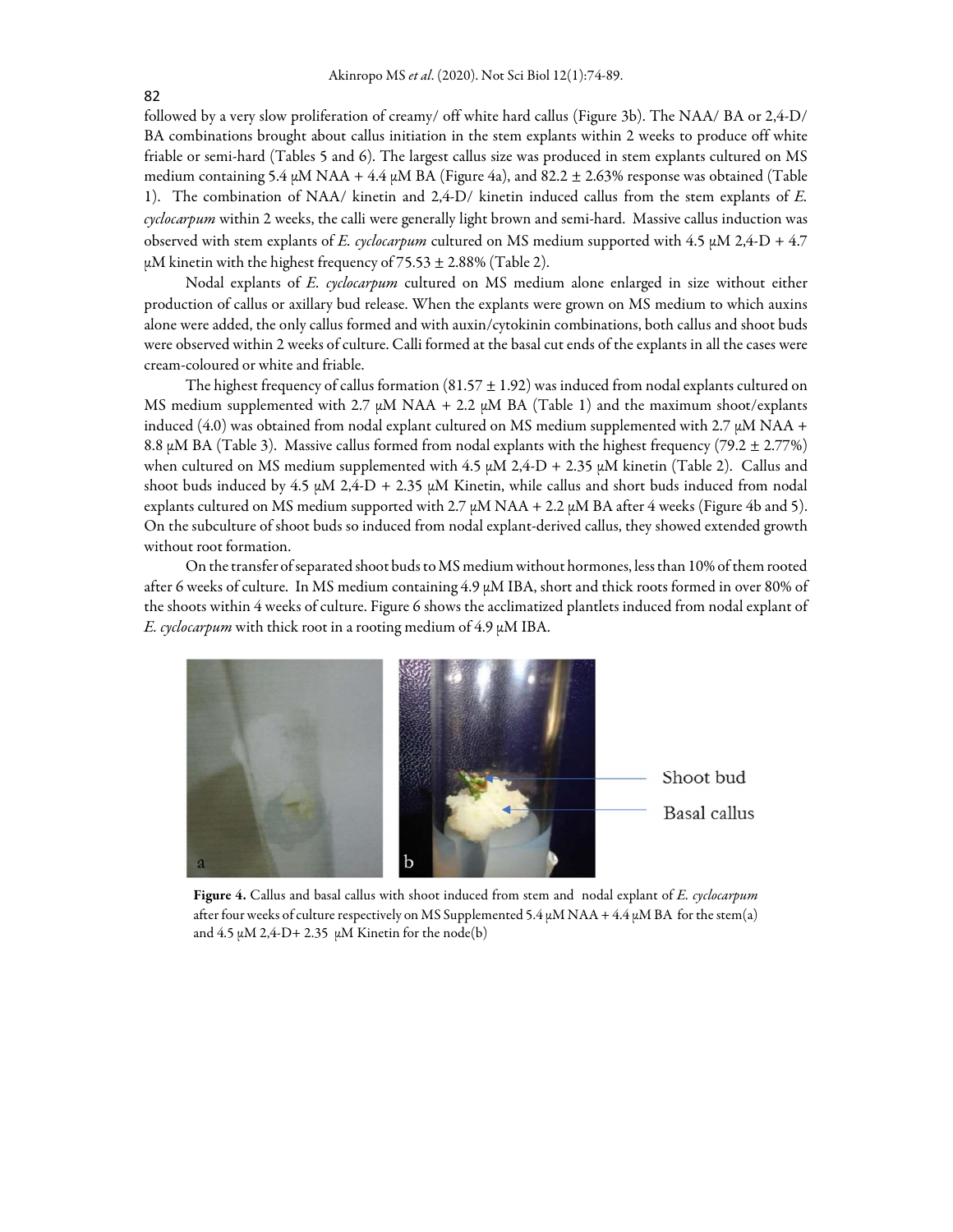

Figure 5. Basal callus with shoot buds obtained from nodal explant of *E. cyclocarpum* after four weeks of culture on ms supplemented with  $2.7 \mu M NAA + 2.2 \mu M BA$ 



Figure 6: Acclimatized plantlets of *E. cyclocarpum* with thick roots

Table 6. The effects of various concentrations of NAA, 2, 4-D alone or each separately combined with kinetin on morphology of callus from stem, cotyledon and nodal explants of *E. cyclocarpum*

| S/N              |                          | $MS$ medium + $PGR$<br>concentration $(\mu M)$ |          | Morphology of<br>cotyledon callus | Morphology of<br>nodal callus | Morphology of<br>stem callus |
|------------------|--------------------------|------------------------------------------------|----------|-----------------------------------|-------------------------------|------------------------------|
|                  | KIN                      | <b>NAA</b>                                     | $2,4$ -D |                                   |                               |                              |
| 1.               |                          |                                                |          |                                   |                               |                              |
| 2.               | $\overline{\phantom{a}}$ | $\overline{\phantom{a}}$                       | 2.25     | Light brown and hard              | White and friable             |                              |
| 3.               | $\overline{\phantom{a}}$ | $\overline{\phantom{0}}$                       | 4.50     | Light brown and hard              | White and friable             | Light brown and rather hard  |
| $\overline{4}$ . | ÷                        | $\overline{\phantom{0}}$                       | 9.00     |                                   | White and friable             | Light brown and rather hard  |
| 5.               | $\overline{\phantom{a}}$ | 2.70                                           |          | Light brown and<br>rather hard    | White and friable             | Creamy/semi hard             |
| 6.               | ٠                        | 5.40                                           |          | Light brown and<br>rather hard    | White and friable             | Creamy/semi hard             |
| 7.               | $\overline{\phantom{a}}$ | 10.80                                          | L.       | Light brown and hard              | White and friable             | Creamy/semi hard             |
| 8.               | 2.35                     | ۰                                              |          |                                   | Creamy and friable            |                              |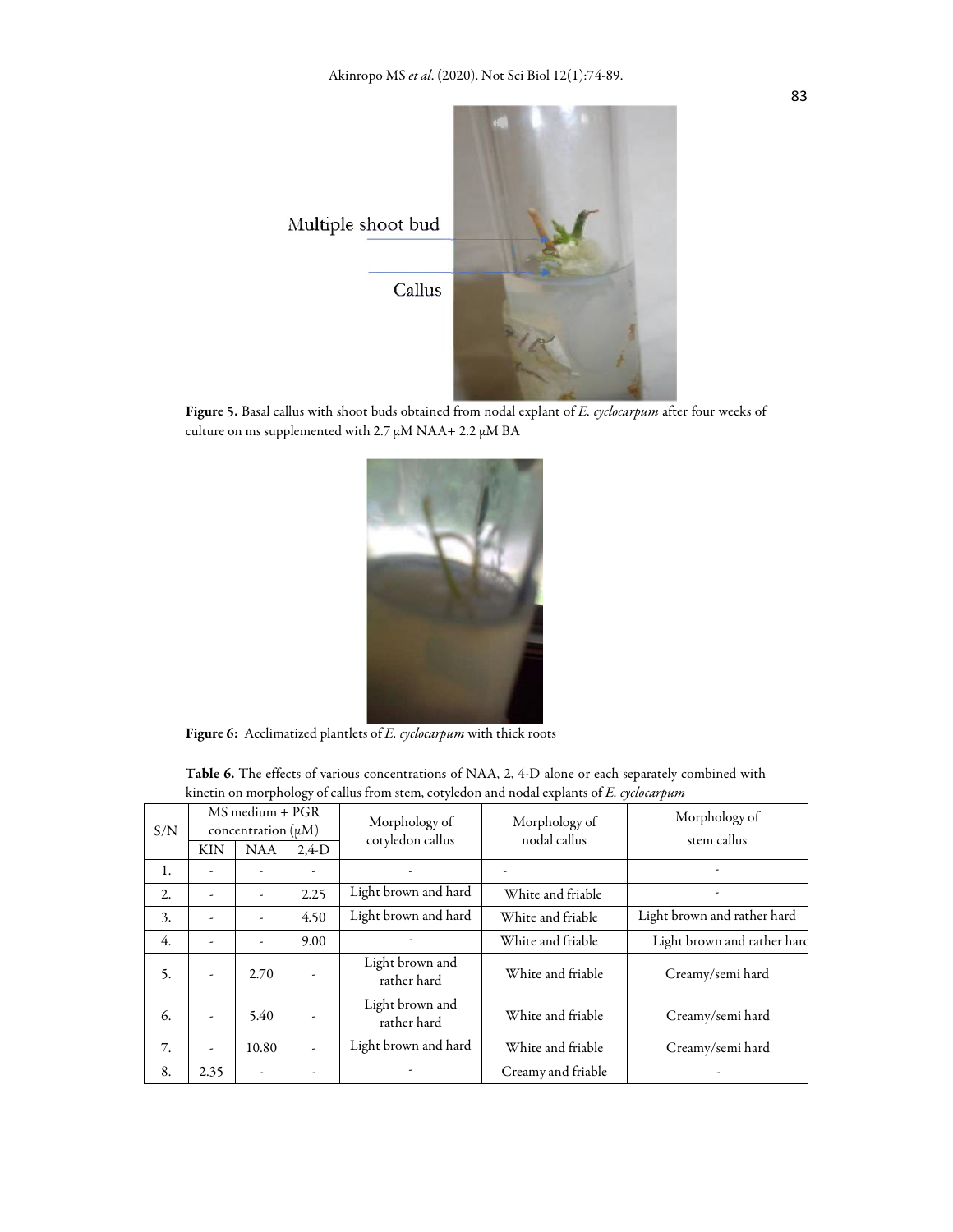| ◡┭  |      |                |                          |                       |                    |                           |
|-----|------|----------------|--------------------------|-----------------------|--------------------|---------------------------|
| 9.  | 2.35 | L,             | 2.25                     | Light brown and hard  | Creamy and friable | Light brown and semi hard |
| 10. | 2.35 | L              | 4.50                     | Light brown and hard  | Creamy and friable | Light brown and semi hard |
| 11. | 2.35 | L              | 9.00                     |                       | Creamy and friable | Light brown and semi hard |
| 12. | 2.35 | 2.70           | $\overline{a}$           | Light brown and hard  | Creamy and friable | Light brown and semi hard |
| 13. | 2.35 | 5.40           | $\overline{\phantom{a}}$ | Light yellow and hard | Creamy and friable | Light brown and semi hard |
| 14. | 2.35 | 10.80          | $\overline{\phantom{a}}$ | Light yellow and hard | Creamy and friable | Light brown and semi hard |
| 15. | 4.70 | ÷,             |                          |                       | Creamy and friable |                           |
| 16. | 4.70 | ÷,             | 2.25                     | Deep brown and hard   | Creamy and friable | Light brown and semi hard |
| 17. | 4.70 |                | 4.50                     | Light yellow and hard | Creamy and friable | Light brown and semi hard |
| 18. | 4.70 | $\overline{a}$ | 9.00                     |                       | Creamy and friable | Light brown and semi hard |
| 19. | 4.70 | 2.70           | $\overline{\phantom{a}}$ | Light brown and hard  | Creamy and friable | Light brown and semi hard |
| 20. | 4.70 | 5.40           | $\overline{\phantom{a}}$ | Light yellow and hard | Creamy and friable | Light brown and semi hard |
| 21. | 4.70 | 10.80          | $\overline{\phantom{a}}$ |                       | Creamy and friable | Light brown and semi hard |
| 22. | 9.40 | L,             |                          |                       | Creamy and friable |                           |
| 23. | 9.40 | L              | 2.25                     | Deep brown and hard   | Creamy and friable | Light brown and semi hard |
| 24. | 9.40 | $\overline{a}$ | 4.50                     | Light yellow and hard | Creamy and friable | Light brown and semi hard |
| 25. | 9.40 | $\overline{a}$ | 9.00                     |                       | Creamy and friable | Light brown and semi hard |
| 26. | 9.40 | 2.70           | ÷,                       | Light brown and hard  | Creamy and friable | Light brown and semi hard |
| 27. | 9.40 | 5.40           | $\overline{\phantom{a}}$ | Light brown and hard  | Creamy and friable | Light brown and semi hard |
| 28. | 9.40 | 10.80          |                          |                       | Creamy and friable | Light brown and semi hard |

PGR: Plant growth regulators; KIN: Kinetin; NAA: Naphthaleneacetic Acid; 2, 4-D: 2, 4-Dichlorophenoxylacetic acid

#### Discussion

The use of *in vitro* approaches to propagation, conservation and genetic improvement of forest trees has been of increased interest since the last three decades (Chalupa, 1981; Tomar and Gupta, 1988; Xia and Hong, 2001; Chalupa, 2002; Anis *et al*., 2005; Faisal, 2007; Renukdas *et al*., 2010 and Sajeevan *et al*., 2013). Two methods of plant regeneration widely used in rapid and large scale micropropagation or plant transformation studies are organogenesis or embryogenesis. The success of these techniques requires good callus quality and quantity (Lin *et al*., 2010).

The present studies showed that the stem, cotyledon, and nodal explants, but not leaf explants of *E. cyclocarpum* species were callogenic. The initiation and proliferation of callus were promoted by using NAA, 2,4-D alone or separately combined with Kinetin or BA to different extents in different explants. It was generally observed that the percentage of explants response in terms of callus induction was greater with auxin combination with BA than with Kinetin in the explants studied. The auxins, NAA and 2,4-D are commonly used with BA for callus induction in plant systems (Dhar and Joshi, 2005; Abbasin *et al*., 2010; Isikalam *et al*., 2010; Ntui *et al*., 2012). Other research groups also induced callus, a consequence of wound reaction (Khal, 1983), *in vitro* without the use of plant growth regulators of several plant species (Handro and Floh, 2001; Martin, 2002).

Cotyledon explants of *E. cyclocarpum* were found to produce callus together with shoot buds when cultured on MS medium containing NAA combined with BA or Kinetin. The frequency of shoot induction appeared favoured by high cytokinin relative to auxin. A combination of 2.2  $\mu$ M BA + 2.7  $\mu$ M NAA induced the best shoot production from the cotyledon explants of *E. cyclocarpum* (2.1 shoots/explant). The influencing

 $84$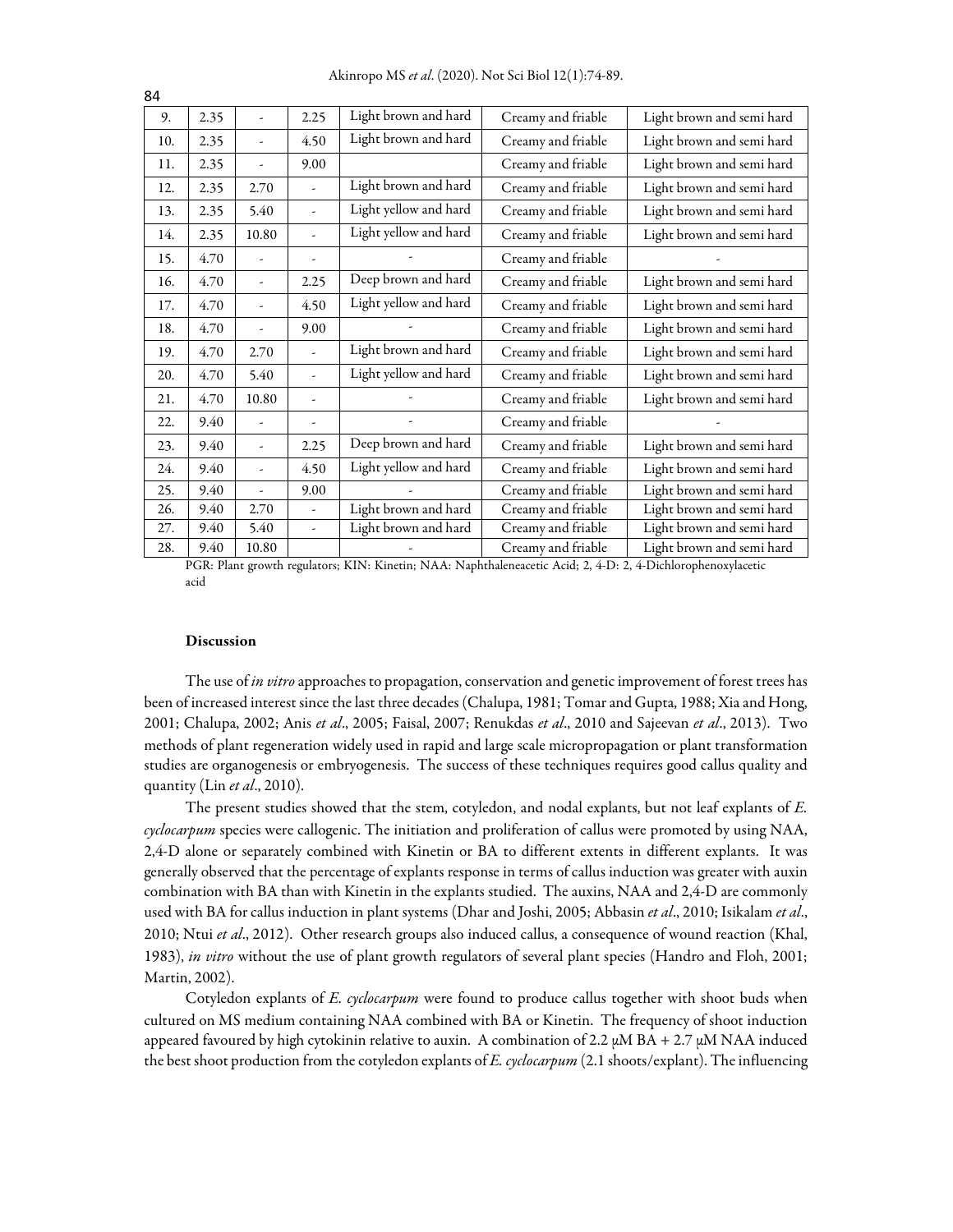effects of auxin and cytokinin combination on organogenic differentiation have been well documented in several plant systems. Rahman *et al*. (2010) found that adventitious shoots were induced from leaf-derived callus of *Lagerstroemia speciosa* grown on MS medium that was supplemented with 5 µM BA, 3 µM NAA, 10% coconut milk and 568 µM ascorbic acid. Similarly, cotyledon derived calli induced by 0.5 µM NAA + 0.5 µM BA produced high-efficiency shoot regeneration (4.2 shoots/explant) when subcultured on MS medium supplemented with 5 µM BA (Agrawal and Sadar, 2007). Salvi *et al*. (2001) who used various Neem explants including cotyledon, produced multiple shoots on MS medium containing 8.88 µM BA and 0.57 µM NAA. By addition of 3 mg/L Hymexazol to a modified MS medium containing 2.22 µM BA and 0.05 µM NAA, Yin *et al.* (2001) increased adventitious shoot development from cotyledon explants of *Albizia julibrissin*.

The leaf explants of *E. cyclocarpum* formed no callus when cultured on either MS medium alone or supplemented with various concentrations of either BA or NAA alone and in their combinations. The leaf explants, however, were found to have lost chlorophyll turning light green the end. This is contrary to wound reaction inducing mitosis in the cells from the cut surfaces and culminating in callus formation (Pérez-Francés *et al*., 1995). The loss of response of the explants may suggest that the endogenous level of auxins/cytokinin or the exogenously applied growth regulators were insufficient to induce callus. It is also known that different tissues can respond in different ways during *in vitro* culture process (Jimenez, 2001; Banerjee *et al*., 2011), and the requirements for plant growth regulators appear to be tissue-specific (Venkatachalam *et al*., 1999; Banerjee *et al*., 2011). Vidoz *et al*. (2012) also reported that the leaf explants of *Lotononis bainesii* did not respond on MS media to the absence of plant growth regulators. Conversely, leaf explants have been reported by several authors as the best for callus induction and shoot initiation. Jiancan *et al*. (2011) obtained 95% callus induction from leaf explants of *Zizyphus jujuba* in MS supplemented with 0.5 mg/L NAA.

In the absence of growth regulators in the culture medium, *E. cyclocarpum* stem explants neither formed callus nor shoot buds. The stem explants inoculated either on MS medium alone or supplemented with BA alone did not show callogenesis or caulogenesis but they first increased in size and gradually turned brown later. Cultures of stem explants on MS medium supplemented with the different concentrations of auxin and combined with BA started callus initiation after 2 weeks and proceeded with high proliferation.

Nodal explants exhibited the greatest tendencies to form callus and shoots under the influence of plant growth regulators compared to stem, hypocotyl, leaf and cotyledon explants of the plant species investigated. An average of 3.98 shoot / explant was generated from the nodal explant-induced callus of *E. cyclocarpum* by 2.7  $\mu$ M NAA combined with 8.8  $\mu$ M BA.

The nodal explants of several tree seedlings have been known to produce both callus and shoot buds *in vitro* under the influence of some plant growth regulators. Rahman *et al.* (1993) reported that NAA or 2,4-D separately combined with BA induced both callus and shoots within 3 weeks of culture of nodal explants of *Caesalpinea Pulcherima*. Sugla *et al.* (2007) induced multiple shoots *in vitro* from nodal explants through forced axillary branching in *Pongamia pinnata* using 7.5 µM BA while more recently, Sajeevan *et al*. (2012) reported inducing multiple shoots from nodal explants of *Morus alba* L. variety VI cultured on MS medium supplemented with 1.0 mg/L BAP, 0.1 mg/L TDZ and 0.25 mg/L NAA. Maximum shoot induction was obtained from the nodal cutting of *E. cyclocarpum* seedlings cultured on MS medium supplemented with a combination of 10.7 µM NAA and 2.2 µM BA (Rodriquez-Sahagun *et al*., 2007). Multiple shoots were also obtained from nodal explants of 18-day-old *in vitro* seedlings of *Pterocarpus marsupium* Roxb. culture on MS medium containing 4 µM BA, 0.5 µM NAA and 20 µM adenine sulphate (Husain *et al*., 2008). Shoot proliferation from nodal explants of *Melaleuca alternifolia* (Tee Tee) cultured in liquid or on agar-based MS medium containing 1.11 µM BA or 0.55 µM BA had also been reported in the literature (Yohana *et al*., 2010).

Root induction was also achieved in the rooting medium ( $MS + 4.9 \mu M$  IBA). Stout short single roots were induced from the cotyledon and nodal explant-derived shoots of *E. cyclocarpum*. It appears that different species have a different critical concentration of hormones below which root initiation will occur and above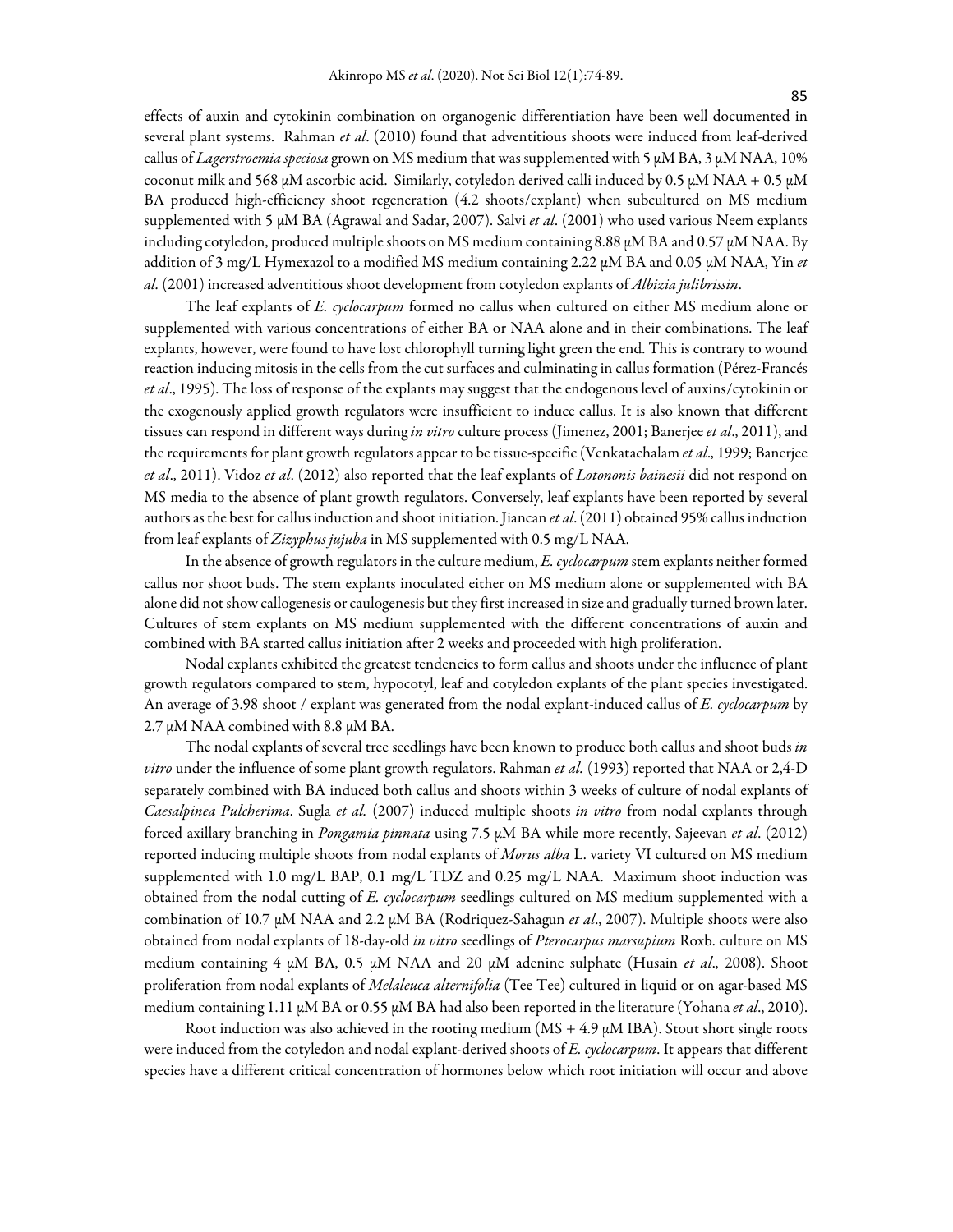#### 86

which there will be inhibition. Furthermore, organogenic differentiation of callus leading to production of shoots and roots are dependent on several factors aside from hormonal factors and these include level of salt (e.g.  $PO_4^3$ ), quality of light, and temperature, in addition to physiological state, size of explant, and orientation of the medium (Razan, 2003). Chevre (1985) opined that rooting is often more difficult with the ligneous plants than with the herbaceous plants. More recently, similar observations were reported by Lin *et al*. (2010) stating that in general, establishing an efficient tissue culture technique was difficult in woody plants compared to herbaceous plants. This in part is related to the phase change from juvenility to maturation that most woody plants undergo (Trevor *et al*., 1990). The development of basal callus is one of the main physiological disorders that affect rooting competence of micro shoots, a situation which is more severe in woody species (Bairu and Kane, 2011). These authors explained that basal callus constitutes a sink trapping essential growth constituent and consequently affecting many physiological processes of the shoot.

#### Conclusions

The optimal concentration of NAA/BA that can induce stem callus in a potential source for plant regeneration (either by organogenesis or embryogenesis) and production of secondary metabolites were determined for *E. cyclocarpum*. Also, the optimal concentration of NAA/BA for shoot induction and plantlets formation of the plant species from cotyledon and nodal explants were also determined. Thus, it can be concluded by means of *in vitro* culture of the cotyledon and nodal explants of *E. cyclocarpum,* true clone plantlets can be produced. This plantlet can be employing for reforestation and/or forest restoration programs.

#### Acknowledgements

This research received no specific grant from any funding agency in the public, commercial, or private sectors. The authors are grateful to Emanuel Uwadone for his assistance in statistical analysis and all the anonymous reviewers.

## Conflict of Interests

The authors declare that there are no conflicts of interest related to this article. References

- Abbasin Z, Zamani S, Movahedi S, Khaksar G, Tabatabael (2010). *In vitro* micropropagation of yew (*Taxus baccata)* and propagation of plantlets. Biotechnology 9:48-54.
- Agrawal V, Sardar PR (2007). *In vitro* propagation of *Cassia angustifolia* through leaflet and cotyledon-derived calli. Biologia plantarum 50(1):118-122.
- Anis M, Husain MK, Shahzad A (2005). *In vitro* plantlet regeneration of *Pterocarpus marsupium* Roxb., an endangered leguminous tree. Current Science 88:861- 863.
- Araceli RS, Osvaldo ACH, Gustavo JAH (2007). *In vitro* propagation of *Enterolobium cyclocarpum* (Guanacaste) from nodal explants of axenic seedlings e-Gnosis. Vol. 5, Universidad de Guadalajara, Guadalajara, Mexico.
- Bairu MW, Kane ME (2011). Physiological and developmental problems encountered by *in vitro* cultured plants. Plant Growth Regulation 63:101-103.
- Banerjee M, Gantait S, Pramanik BR (2011). A two-step method for accelerated mass propagation of *Dendrocalamus asper* and their evaluation in field. Physiology and Molecular Biology of Plants 17(4):387-393.
- Barwick M (2004). Tropical and subtropical trees a worldwide encyclopedic guide. ISBN 0-500-51181-0P.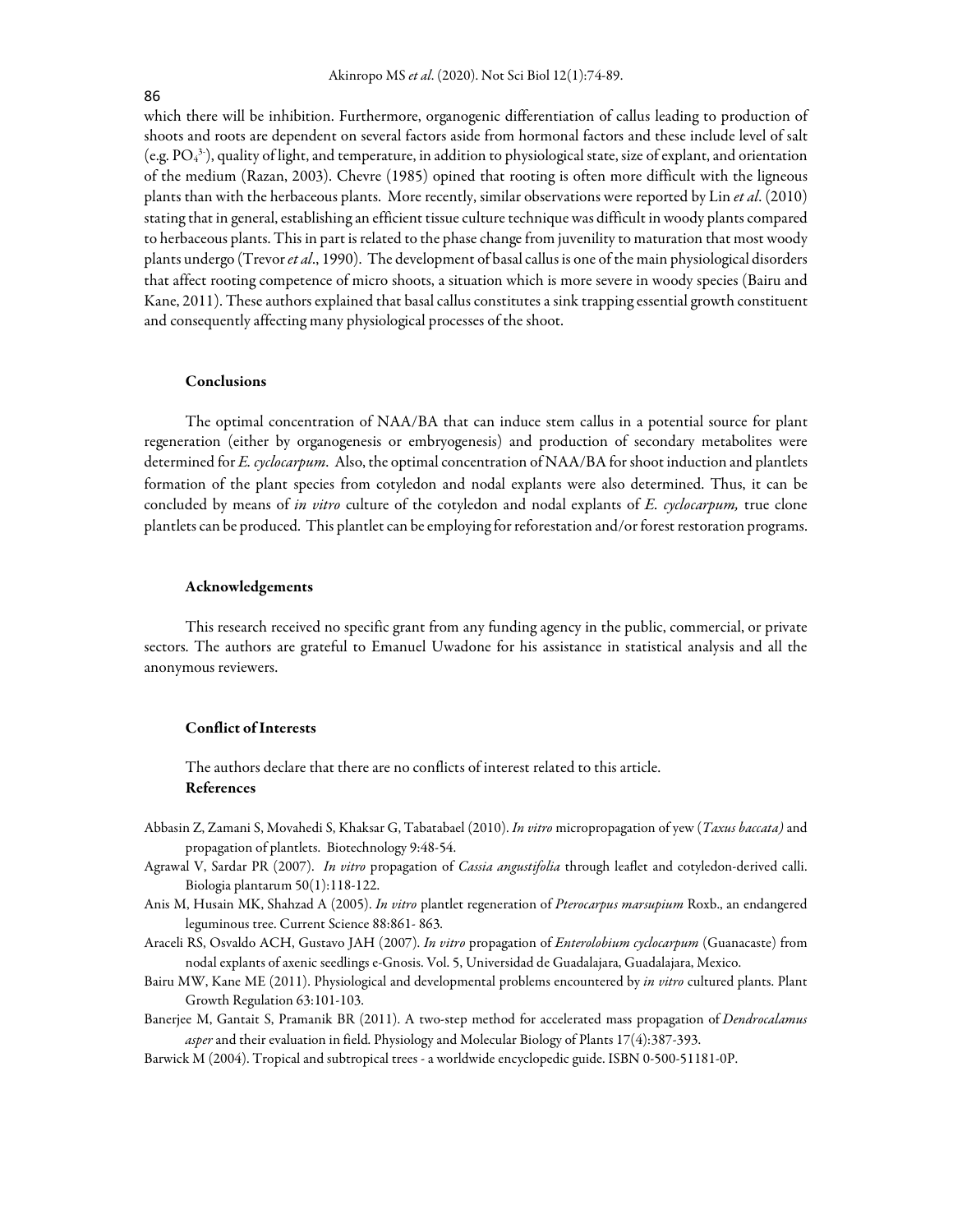Burkil HM (2004). The useful plants of west tropical Africa. Royal Botanic Gardens, Kew.

- Carranza-Montaño MA, Sánchez-Velásquez LR, Pineda-López MR, Cuevas-Guzmán R (2003). Forrage quality and potential of species from the Sierra de Manantlán (México) tropical dry forest. Agrociencia 37(2):203-210.
- Chalupa V (1981) Clonal Propagation of broad-leaved forest trees *in vitro*. Communications Institute Forestry Czechoslovakia 12:255-271.
- Chalupa V (2002) *In vitro* propagation of mature trees of *Sorbus aucuparia* L. and field performance of micropropagated trees. Journal of forest science 48(12):529-535.
- Chen Y, Cao FL, Li SX, Dao DW, Xu CP (2010). Establishment of highly efficient regeneration system with different explants of *Sapium sabiferum in vitro*. Acta Botanica Boreali-Occidentalia Sinica 30(12):2542-2549 (in Chinese).
- Chevre, AM (1985). Research on *in-vitro* vegetative propagation in chestnut. Doctoral Thesis. University of Bordeaux II, pp 100.
- de Oliveira Y, Pinto F, da Silwa ALL, Guedas I, Biasi LA, Quoirin M (2010). An efficient protocol for micropropagation of *Melaleuca alternifolia* Cheel. In Vitro Cell Developmental Biology - Plant 46:192-200.
- Dhar U, Joshi M (2005). Efficient plant regeneration protocol through callus for *Saussurea obvalata* (Asteraceae): effect of explant type, age and plant growth regulators. Plant Cell Reports 24:195-200.
- Eleanya K (2014). Promoting forests and forest products development. Production Agriculture and Technology 10(2):78-90.
- Ezenwa I (1999). Preliminary evaluation of the suitability of *Enterolobium cyclocarpum* for use in intensive feed garden in Southwestern Nigeria. Agroforestry System 44(1):13-19.
- Faisal M, Ahmad N, Anis M (2007). An efficient micropropagation system for *Tylophora indica*: an endangered medicinally important plant. Plant Biotechnology Reports 1:155-161.
- Food and Agricultural Organization FAO (2005) Forest Resources Assessment: FAO Rome.
- Farinola LA, Famuyide OO, Adebayo O, Awe F, Adedokun FT (2013). Overview of the link between green economy and sustainable rural livelihood in Nigeria. FAN Conference, pp 659-668.
- FORMECU (1991). Forestry Plantation Development in Nigeria by 1990 Formecu/stat/publication no. 14, Ibadan, Nigeria.
- Gostin I (2008). Effects of different plant hormones on *Salvia officinalis* cultivated *in vitro*. International Journal of Botany 4:430-436 .
- Handro W, Floh EJ (2001). Neo-formation of flower buds and other morphorgenetic responses in tissue culture of *Melia azedarach.* Plant Cell, Tissue and Organ Culture 64:73-76.
- Husain MK, Ani M, Shahzad A (2008). *In vitro* propagation of multipurpose leguminous tree *Pterocarpus marsupium* Roxb. using nodal explants. Acta Physiologiae 30:353-35.
- Isikalan C, Akbas F, Namli S, Basaran D (2010). Adventitious shoot development from leaf and stem explants of *Amygdalus communis* L. cv. 'Yaltunski'. Plant Omics Journal 3(3):92-96.
- Jain SM, De Klerk GJ (1998). Somaclonal variation in breeding and propagation of ornamental crops. Plant Tissue Culture and Biotechnology 4:63-75.
- Jiménez VM (2001). Regulation of *in vitro* somatic embryogenesis with emphasis on the role of endogenous hormones. Revista Brasileira de Fisiologia Vegetal 13:196-223.
- Kahl G (1983). Wound repair and tumor induction in higher plants. In: Akazawa T, Imasei H (Eds). The new frontiers in plant biochemistry. Japan Scientific Society Press/ Martinus Nijhoff/ Dr. Junk W Press, Tokyo and the Hague, pp 193- 216.
- Ladipo D (2010). The state of Nigeria's forest. International Institute of Tropical Agriculture (IITA), Ibadan, Nigeria. *www.r4dreview.org>issue4/*
- Lin J, Wu L, Liang J, Wang J (2010). Effect of different plant growth regulators on callus induction in *Catalpa bungei*. African Journal of Agricultural Research 5(19):2699-2704.
- Malik SK, Kalia RK, Chaudhury R (2010). *In vitro* regeneration of *Garcinia indica* using leaf explants. Indian Journal of Plant Physiology 15:262-266.
- Martin KP (2002). Rapid Propagation of *Holostemma adakodien* Schult., a rare medicinal plant through axillary bud multiplication and indirect organogenesis. Plant Cell Reports 21:112-117.
- Murashige T, Skoog F (1962). A revised medium for rapid growth and bioassays with tobacco tissue cultures. Physiologia Plantarum 15:473-495.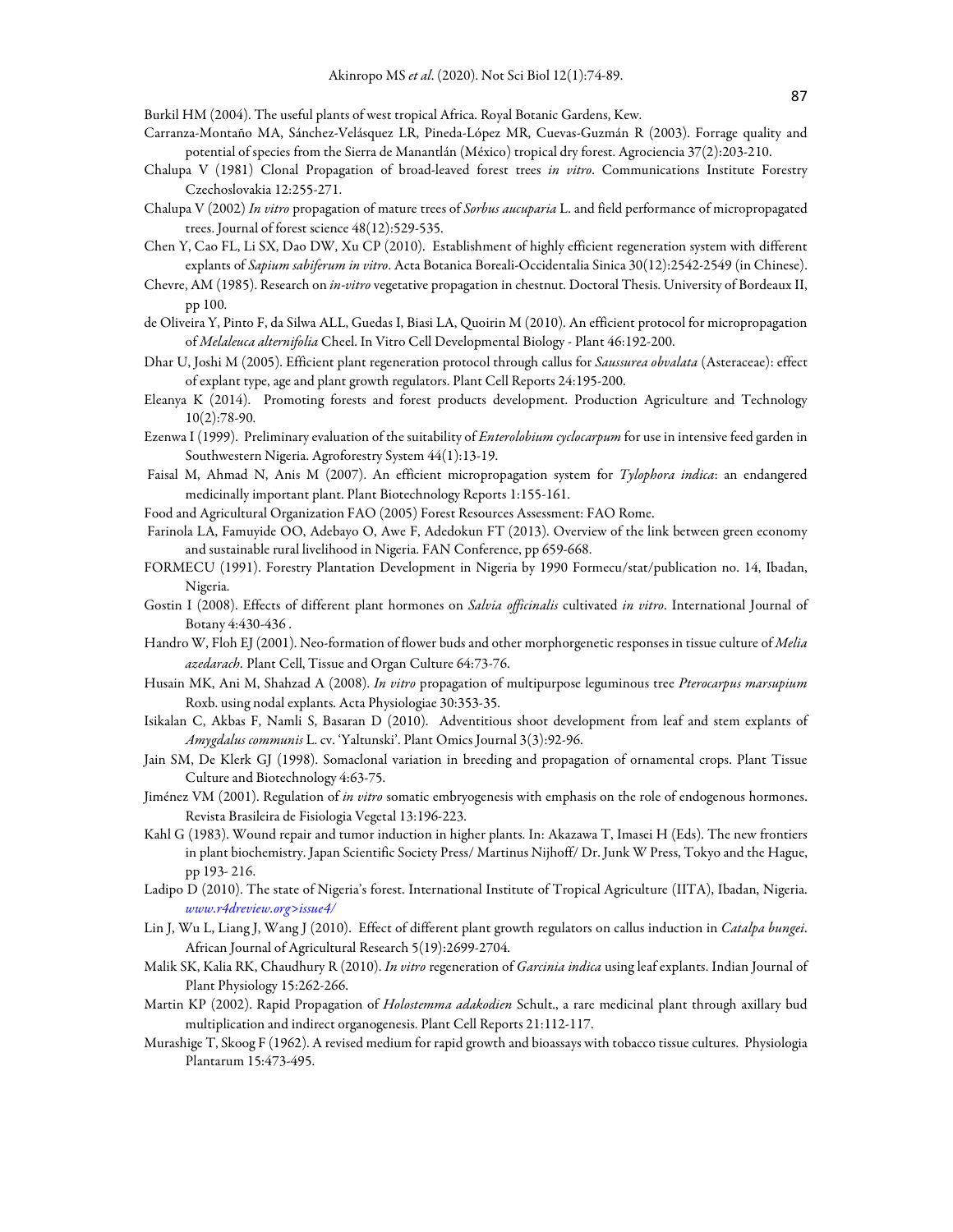- Naval MM, Llacer G, Badenes ML, Glordani E (2009). Adventitious shoot regeneration from leaf explants of the persimmon (*Diospyras kaki* Thumb.) cv 'Rojo Brillante'. Acta Horticulturae 833:183-186.
- Niembro-Rocas A (2003). *Enterolobium cyclocarpum* (Jacq.) Griseb. In: Vozzo JA (Ed). Tropical tree seed manual. US Department of Agriculture Handbook 721. USDA Forest Service, Washington, DC.
- Ntui VO, Uyoh EA, Urua IS, Ogbu U, Okpako EC (2012). Regeneration of *Parkia biglobosa* Benth.: an important tree species of Africa. Journal of Microbiology and Biotechnology Research 2(1):169-177.
- Odediran FA, Arabomen O, Akanbi FS, Obafunsho OE, Wahab WT (2013). Deforestation: causes and consequences on the environment and resource sustainability in Nigeria. Proceedings of the FAN conference, pp 484-492.
- Pérez-Francés JF, Valdés F, Msrtín R (1995) Callus induction and culture from explants of *Erysimum scoparium*in a growth regulator-free medium. Plant Cell, Tissue and Organ Culture 43(3):223-228.
- Rahman SM, Hossain M, Biswas BK, Joarder OI, Islam R (1993). Micropropagation of *Caeselpina pucherima* through nodal bud culture of mature tree. Plant Cell, Tissue and Organ Culture 32:363-365.
- Razdan MK (2003). Organogenesis. In: Introduction to plant tissue culture. 2<sup>nd</sup> Ed. Science Publishers Inc. Enfield (NH), USA, Plymouth UK pp 71.
- Renukdas N, Manoharan M, Garner JO (2010). *In vitro* propagation of pecan (*Carya illinoinensis* (Wangenh) R. Koch). Plant Biotechnology 27:211- 215.
- Rincón F, Oberto A, León-De Pinto G (2005). Functionality of *Enterolobium cyclocarpum* gum in the preparation of liquid low-fat yogurt. Revista Cientifica-Faculdad de Ciencias Veterinarias 15(1):83-87.
- Rincón F, León-De Pinto G, Beltrón O (2006). Behaviour of a mixture of *Acacia glomerosa*, *Enterolobium cyclocarpum*  and *Hymenaea courbaryl* gums in ice cream preparation: note. Food Science and Technology International 12(1):13-17.
- Rita I, Floh, EIS (1995). Tissue culture and micropropagation of *Cuphea ericoides*, a potential source of medium-chain fatty acids. Plant Cell, Tissue and Organ Culture 40:187-189.
- Rocha SC, Quoirin M (2004). Calogênese e rizogênese em explants de mogno (*Swietenia macrophylla* King) cultivados *in vitro*. Ciência Florestal 14:91-101.
- Sadegh M, Rosna MT, Arash K, Jamilah SY (2012). Induction of different types of callus and somatic embryogenesis in various explants of Sainfoin (*Onobrychis sativa*). Australian Journal of Crop Science 6(8):1305-1313.
- Sajeevan R Singh SJ, Nataraj KN, Shivanna MB (2011). An efficient *in vitro* protocol for multiple shoot induction in Mulberry, *Morus alba* L. variety VI. International Research Journal for Plant Science 2(8):254-261.
- Salvi ND, Singh H, Tivarekar S, Eapen S (2001). Plant regeneration from different explants of Neem. Plant Cell, Tissue and Organ Culture 65:159-162.
- Sayer AJ, Harcourt CS, Collins MN (2010). The conservation atlas of tropical forest Africa. Macmillan Publisher Ltd, ISBN 033337757-4, pp 9-230.
- Shasthree T, Imran MA, Mallaiah B (2009). *In vitro* rooting from callus cultures derived from seedling explants of *Erythrina variagata* L. Current Trends in Biotechnology and Pharmacy 3(4):447- 452.
- Sugla T, Purkayastha J, Krant, KS, Solleti SK, Sahoo L (2007). Micropropagation of *Pongamia pinnata* through enhanced axillary branching. In vitro Cellular and Developmental Biology in Plant 43(5):409-414.
- Standley PC, Steyermark JA (1946). *Enterolobium* in flora of Guatemala. Fieldiana: Botany 24(5):32-34.
- Thomas TD, Shankar S (2009). Multiple shoot induction and callus regeneration in *Sarcostemma brevistigma* Wight and Arnott, a rare medicinal plant. Plant Biotechnology Reports 3(1):67-74.
- Tibok A, Blackhall NW, Power JB, Davey (1999). Optimized plant regeneration from callus derived from seedling hypocotyls of *Eucalyptus urophylla.* Plant Science 110(1):139-145.
- Trevor AT, Indra, SSH (1990). Special problem and prospects in the propagation of woody species. In: Plant aging Springer, Boston, MA, pp 67-74.
- United Nation Environmental Programme: UNEP (2003). *http://www.uneporg/DEWA/Africa/docs/en/aeo*
- UN-REDD (2013). The State of Nigeria's Forest. *www.unredd.org/aboutUNREDDprogramme/National Programme/Nigeria/tabid/199/default.aspx*
- Uphof JC (1959). The dictionary of economic plants. Weinheim, J Cramer.
- Venkatachalam P, Geetha N, Khandelwal A, Shaila MS, Sita GL (1999). Induction of direct somatic embryogenesis and plant regeneration from mature cotyledon explants of *Arachis hypogaea* L. Current Science 77:269-273.